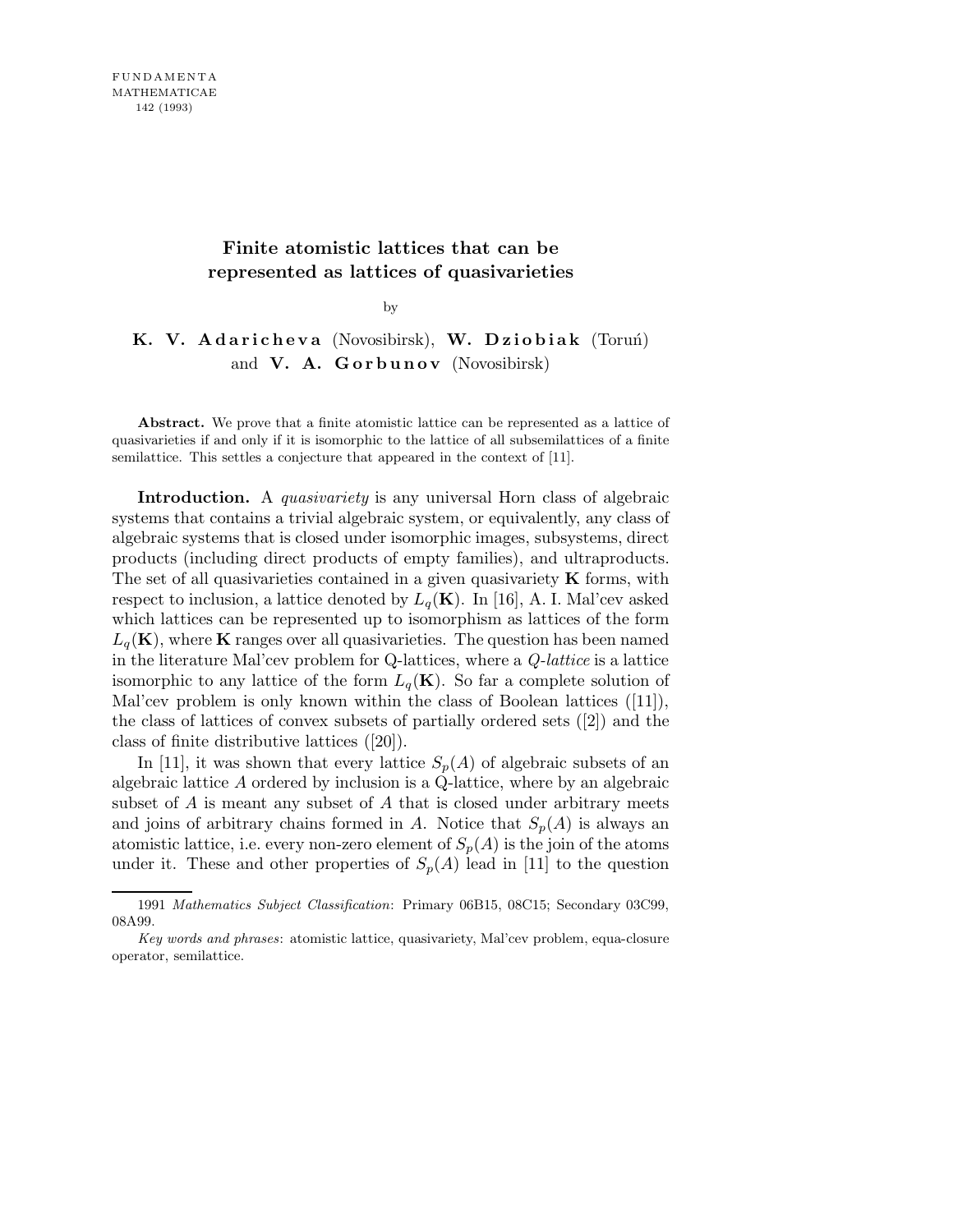whether every atomistic Q-lattice is isomorphic to  $S_p(A)$  for some algebraic lattice A. Next, it was conjectured that the question should have an affirmative answer at least within the class of finite lattices. The conjecture in a slightly modified but equivalent form postulates that every finite atomistic Q-lattice is isomorphic to a lattice of the form  $Sub(P)$ , where P is a finite semilattice and  $Sub(P)$  is the lattice of all subsemilattices of P with empty set as zero. The main aim of this paper is to prove that the conjecture is true.

In [1], certain pure lattice-theoretical necessary and sufficient conditions were given for a finite atomistic lattice to be isomorphic to  $Sub(P)$ ; we recall them in Section 2. In this paper we show that they are satisfied by every finite atomistic Q-lattice. We show first in Section 1 that every Q-lattice is biatomic and has a certain map, called an equa-closure operator, defined on it (for the definitions, see Section 1). Next, we show in Sections 3, 4 and 5 that every finite atomistic lattice that is biatomic and admits an equa-closure operator satisfies the conditions given in [1]. As a result we obtain the following

THEOREM. For a finite atomistic lattice  $L$  the following conditions are equivalent:

- (i)  $L$  is a  $Q$ -lattice;
- (ii) L is biatomic and admits an equa-closure operator;
- (iii) L is isomorphic to  $Sub(P)$  for some finite semilattice P;
- (iv) L is isomorphic to  $L_q(\mathbf{K})$  for some quasivariety **K** of rings.

We want to mention that the class of all lattices of the form  $Sub(P)$ generates the variety of all lattices (see Freese and Nation [8]).

1. Biatomicity and equa-closure operator. A lattice order of any lattice occurring in this paper will be denoted by  $\leq$ , and the lattice meet and join of any its two elements a and b by ab and  $a + b$ , respectively. The smallest and greatest elements of a lattice  $L$  (if they exist) will be denoted by 0 and 1, respectively. If a, b are atoms of L, then we shall write  $a \sim b$ whenever either  $a = b$ , or  $a \neq b$  and the interval  $[0, a + b]$  in L consists of 0, a, b and  $a + b$ . A lattice L is said to be *atomic* if it has 0 and for each b in L different from 0 there exists an atom a of L with  $a \leq b$ . L is said to be atomistic (see [13] or [19]) if it is atomic and every non-zero element of L is the join of the atoms under it. A lattice L is said to be *biatomic* (see Bennett [4], also Birkhoff and Bennett [5]) if it is atomic and, for each atom a of L and all b, c in L,  $a \leq b + c$  implies  $a \leq b' + c'$  for some atoms b', c' of L with  $b' \leq b$  and  $c' \leq c$ .

The least quasivariety containing a class  $K$  of algebraic systems will be denoted by  $Q(K)$ , and instead of  $Q({A})$  we shall write  $Q(A)$ . A re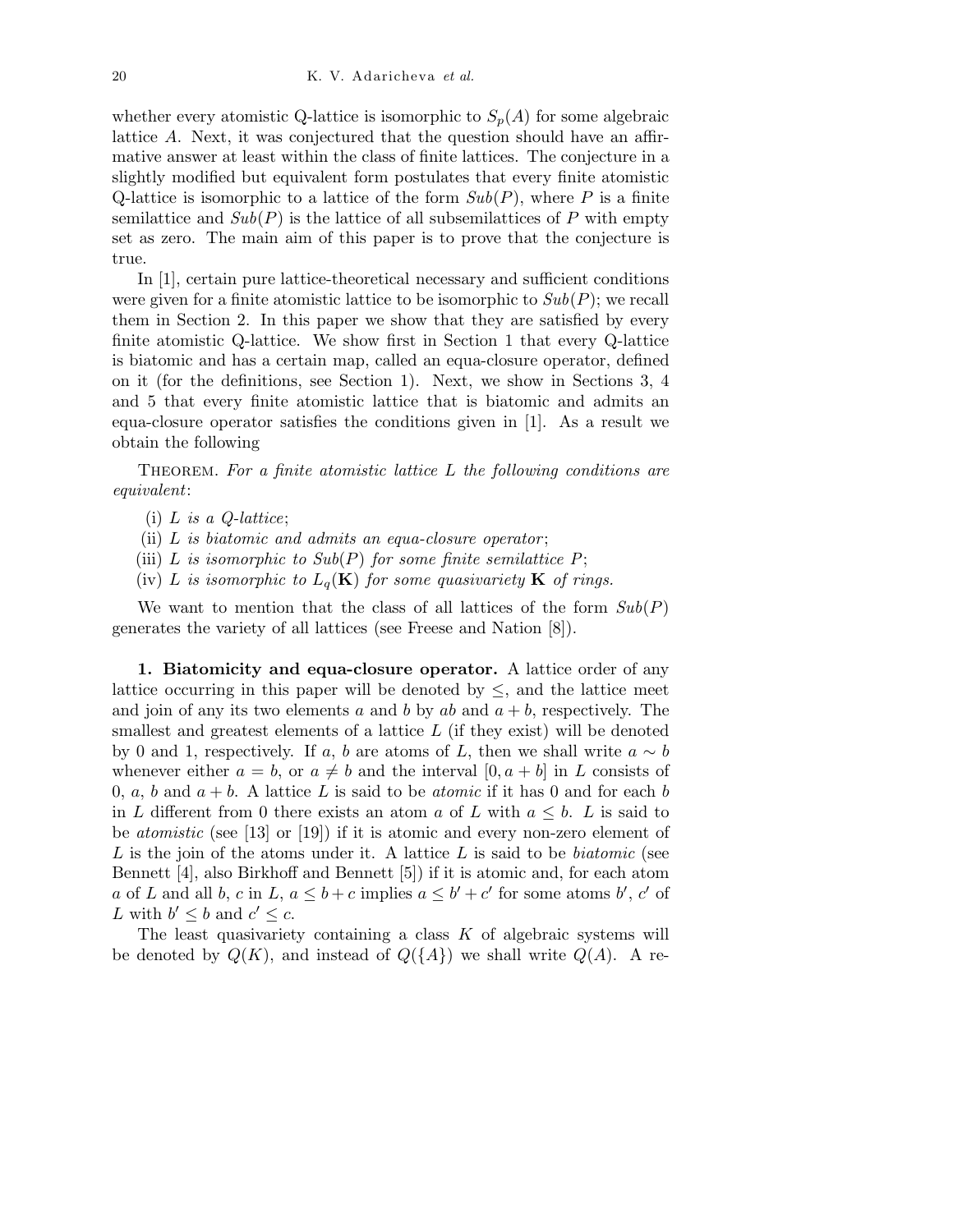sult of Mal'cev [17] (see also Grätzer and Lakser [14]) states that  $Q(K)$  =  $ISPP<sub>U</sub>(K)$ , where I, S, P and P<sub>U</sub> denote the operators of forming isomorphic copies, subsystems, direct products (including direct products of empty families), and ultraproducts, respectively. The operator of forming homomorphic images is denoted by H.

We now proceed to show that every Q-lattice is biatomic. First, however, we want to mention that so far only few nontrivial properties of Q-lattices are known to be expressible in the first-order lattice language. The first such property, already noticed by Mal'cev [17], is the atomicity of Q-lattices. The second, observed in [10], is the join-semidistributivity. The third is the property saying that the lattice join of a finite set of  $n$  atoms contains at most  $2^{n} - 1$  atoms below (see [7]). Thus biatomicity is another first-order property that is shared by every Q-lattice. This property together with the existence on a Q-lattice of an equa-closure operator defined below will play an essential role in our considerations.

PROPOSITION 1.1. Every Q-lattice is biatomic.

P r o o f. Let L be a Q-lattice. Then  $L \cong L_q(\mathbf{K})$  for some quasivariety **K**. We show that  $L_q(\mathbf{K})$  is biatomic. Let **A**, **B** and **C** be elements of  $L_q(\mathbf{K})$  with **A** being an atom and  $A \leq B + C$ . Notice that it suffices only to show that  $\mathbf{A} \leq \mathbf{D} + \mathbf{C}$  for some atom **D** of  $L_q(\mathbf{K})$  with  $\mathbf{D} \leq \mathbf{B}$ . Let A be a fixed nontrivial algebraic system of **A**. Since **A** is an atom, we have  $\mathbf{A} = Q(A)$ . So, as  $A \leq B + C$  and  $B + C = ISP(B \cup C)$ , it follows that there exist congruence relations  $\Theta_B$  and  $\Theta_C$  on A with  $A/\Theta_B \in \mathbf{B}$ ,  $A/\Theta_C \in \mathbf{C}$  and  $\Theta_B \wedge \Theta_C = id_A$ (see [12]). We may assume that  $A/\Theta_B$  is non-trivial since otherwise  $A \in \mathbb{C}$ and hence  $\mathbf{A} \leq \mathbf{C}$  from which the biatomicity of  $L_q(\mathbf{K})$  immediately follows. This assumption gives that  $Q(A/\Theta_B) \neq O_{\mathbf{K}}$ . So, as  $L_q(\mathbf{K})$  is atomic, there exists an atom **D** of  $L_q(\mathbf{K})$  with  $\mathbf{D} \leq Q(A/\Theta_B)$ . Pick a non-trivial algebraic system D from **D**. As  $D \in Q(A/\Theta_B)$ , D is isomorphic to a subdirect product of some family of non-trivial algebraic systems belonging to  $SP_{U}(A/\Theta_{B})$ . In particular, there exists a homomorphism of  $D$  onto a non-trivial system, say D', which is a subsystem of some ultrapower, say,  $\prod_{U} (A/\Theta_B)^{I}$ , of  $A/\Theta_B$ . Define  $\varphi_0: \prod_U A^I \to \prod_U (A/\Theta_B)^I$  by

$$
\varphi_0([\langle a_i : i \in I \rangle] \Theta_U) = [\langle [a_i] \Theta_B : i \in I \rangle] \Theta_U.
$$

Similarly, define  $\varphi_1 : \prod_{U} A^I \to \prod_{U} (A/\Theta_C)^I$  by

$$
\varphi_1([\langle a_i : i \in I \rangle] \Theta_U) = [\langle [a_i] \Theta_C : i \in I \rangle] \Theta_U.
$$

Obviously, both maps are homomorphisms and  $\operatorname{Ker} \varphi_0 \wedge \operatorname{Ker} \varphi_1 = id_{\Pi_U A^I}$ because  $\Theta_B \wedge \Theta_C = id_A$ . Hence the map  $\varphi(x) = (\varphi_0(x), \varphi_1(x))$  establishes an embedding of  $\prod_{U} A^{I}$  in  $\prod_{U} (A/\Theta_B)^{I} \times \prod_{U} (A/\Theta_C)^{I}$ . Recall that D' is a subsystem of  $\prod_{U} (A/\Theta_B)^{I}$ . Let  $D''$  be a subsystem of  $\prod_{U} A^{I}$  that is the pre-image of D' under  $\varphi_0$ , and let C be the image of D'' by  $\varphi_1$ . Then the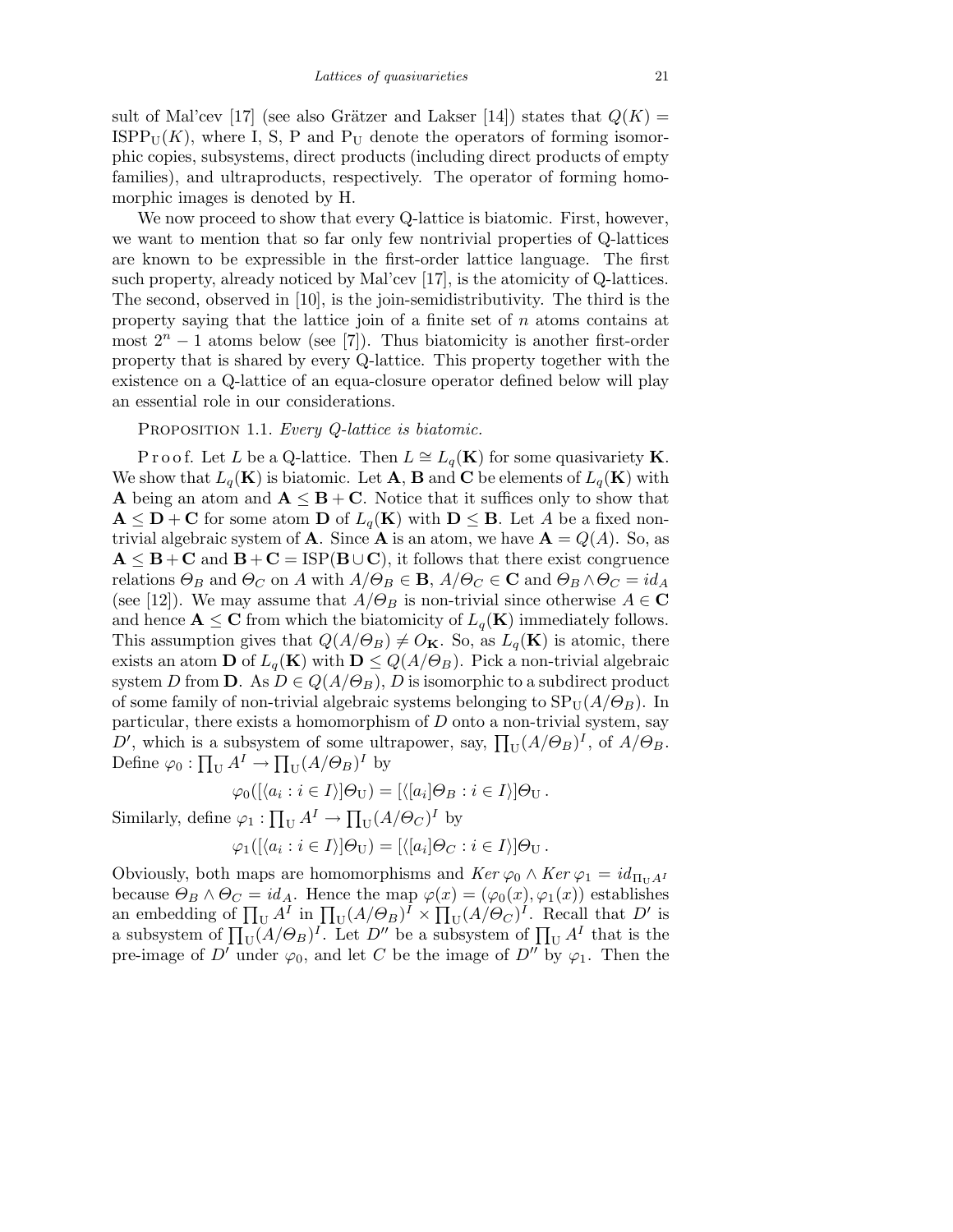map  $\varphi$  restricted to D'' embeds D'' in D' × C. So, as D' is a homomorphic image of D, we obtain  $D'' \in \text{HSP}(\{D, C\})$ . But  $D'' \in Q(A)$  and hence  $Q(D'') = Q(A)$  since D'' is non-trivial and  $Q(A)$  is an atom in  $L_q(\mathbf{K})$ . Therefore,  $A \in \text{HSP}(\{D, C\})$ . Evidently,  $D \in \text{HSP}(A)$  and  $C \in \text{HSP}(A)$ . Thus  $HSP(A) = HSP({D, C})$  which, by  $A = Q(A)$  and  $D = Q(D)$ , implies  $F \in \mathbf{D}+Q(C)$  where F is a free algebraic system of **A** with  $\omega$  free generators. So, as **A** is an atom,  $\mathbf{A} = Q(F)$ , and, as  $Q(C) \leq \mathbf{C}$ , we obtain  $\mathbf{A} \leq \mathbf{D} + \mathbf{C}$ , proving that  $L_q(\mathbf{K})$  is biatomic and so is  $L$ .

Given a quasivariety **K**. Define a map  $h: L_q(K) \to L_q(K)$  by  $h(M) =$  $H(M) \cap K$ . It is easy to see that the map has all properties of an abstract closure operator defined on a lattice. The map has, however, its own characteristic properties, independently of what quasivariety is taken as K. It turned out (see [2] and [7]) that discovering the characteristic properties of **h** is very helpful for recognizing the inner structure of the lattice  $L_q(\mathbf{K})$ , or more generally, of any Q-lattice. In [2], an approach is proposed to look at h as an abstract operator acting on a lattice and to isolate its characteristic properties in the form of axioms. Seven such axioms were postulated in [2]. We adjoin to them a new one and show that every finite atomistic and biatomic lattice on which it is possible to define an operator satisfying all those eight axioms meets the conditions given in [1] for a finite atomistic lattice to be isomorphic to  $Sub(P)$ . This will occupy most of the paper.

Let L be a complete lattice. A function  $h : L \to L$  is said to be an abstract closure operator if, for  $a, b \in L$ ,

- (h1)  $a \leq h(a);$
- $(h2)$   $h(h(a)) = h(a);$
- (h3)  $a \leq b$  implies  $h(a) \leq h(b)$ .

Notice that the set  $h(L)$  of h-closed elements of L is closed under arbitrary meets formed in L and  $h(1) = 1$ . Hence  $h(L)$  has the structure of a complete lattice.

An abstract closure operator  $h : L \to L$  is said to be an *equa-closure* operator (cf. [2]) if, for  $a, b, c \in L$ ,

- $(h4)$   $h(0) = 0;$
- (h5)  $h(a) = h(b)$  implies  $h(a) = h(ab)$ ;
- (h6)  $h(a)(b + c) = h(a)b + h(a)c;$
- $(h7)$  Every element of  $h(L)$  is the lattice meet formed in L of some family of dually compact elements of L.

An example of an abstract closure operator satisfying  $(h4)$ – $(h7)$  is the map  $h: L_q(K) \to L_q(K)$  defined above (see [2] for the proof). In the sequel, this map will be called the *actual equa-closure operator of*  $L_q(\mathbf{K})$ .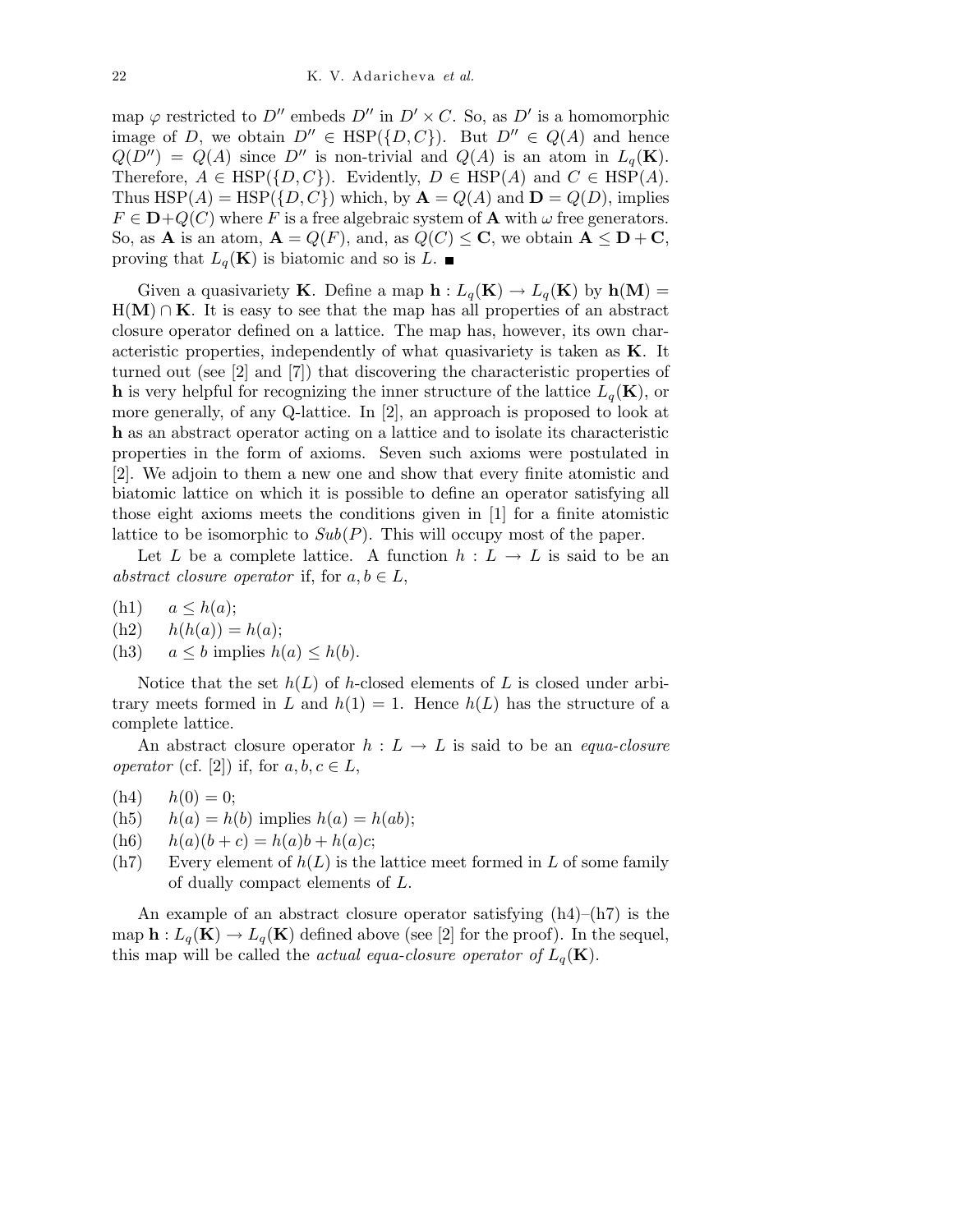The existence on a complete lattice L of an abstract closure operator satisfying  $(h1)$ – $(h7)$  yields that the structure of L cannot be arbitrary. For instance, the join of a finite set of n atoms of L can contain at most  $2<sup>n</sup> - 1$ atoms below. This property was proved first for L being a Q-lattice and next extended to arbitrary L admitting a map with  $(h1)$ – $(h7)$  (see [7] and [2]). This seems to justify the abstract approach adopted here (see also [2]).

The new axiom we want to adjoin is the following, where  $a, b, c, d$  are arbitrary atoms of L:

(h8)  $a \sim d, d \not\leq h(a), d \leq h(c)$  and  $h(c) = h(a+b)$  imply  $h(c) = h(d+b)$ .

Thus an *equa-closure operator* is any abstract closure operator satisfying (h4)–(h8). The axiom (h8) has been isolated from the corresponding property of h (see Proposition 1.2 below).

We say that a complete lattice L admits an equa-closure operator if there exists a map defined on L that satisfies all axioms  $(h1)$ – $(h8)$ .

PROPOSITION 1.2. For each quasivariety  $\bf{K}$ , the actual equa-closure operator  $h: L_q(K) \to L_q(K)$  satisfies (h8). In particular, every Q-lattice admits an equa-closure operator.

P r o o f. Let A, B, C and D be atoms of  $L_q(K)$  such that  $A \sim D$ ,  $\mathbf{D} \not\leq \mathbf{h}(\mathbf{A}), \mathbf{D} \leq \mathbf{h}(\mathbf{C})$  and  $\mathbf{h}(\mathbf{C}) = \mathbf{h}(\mathbf{A} + \mathbf{B})$ . Let F denote the free algebraic system in  $C$  with  $\omega$  free generators. As  $C$  is an atom,  $C$  is generated by F, that is,  $C = \text{ISPP}_U(F)$ . As  $h(C) = h(A + B)$ , the algebraic system F is also free in  $h(A + B)$ , and, therefore, it belongs to  $A + B$ . Hence  $F \in \text{ISP}(\mathbf{A} \cup \mathbf{B})$  since  $\mathbf{A} + \mathbf{B} = \text{ISPP}_{\text{U}}(\mathbf{A} \cup \mathbf{B}) = \text{ISP}(\mathbf{A} \cup \mathbf{B})$ . So there exist congruence relations  $\Theta_A$  and  $\Theta_B$  on F such that  $F/\Theta_A \in \mathbf{A}$ ,  $F/\Theta_B \in \mathbf{B}$ and  $\Theta_A \wedge \Theta_B = id_F$ . We may of course assume that  $F/\Theta_A$  is non-trivial since otherwise  $F \in \mathbf{B}$  and then  $h(\mathbf{C}) = h(\mathbf{D} + \mathbf{B})$ . As **A** is an atom, the assumption implies that  $F/\Theta_A$  generates **A**. On the other hand, as  $\mathbf{D} \leq \mathbf{h}(\mathbf{C})$  and  $\mathbf{D}$  is an atom, there must exist a congruence relation  $\Theta_D$ on F such that  $F/\Theta_D$  generates D. We may assume that  $A \nleq h(D)$  since otherwise the conclusion is immediate. We claim that the quotient system  $F/\Theta_A \wedge \Theta_D$  generates  $\mathbf{A} + \mathbf{D}$ . Evidently,  $F/\Theta_A \wedge \Theta_D \in \mathbf{A} + \mathbf{D}$  and, as the lattice  $L_q(\mathbf{K})$  is atomic and  $\mathbf{A} \sim \mathbf{D}$ , it follows that either  $\mathbf{A} = Q(F/\Theta_A \wedge$  $(\Theta_D)$ , or  $\mathbf{D} = Q(F/\Theta_A \wedge \Theta_D)$ , or  $\mathbf{A} + \mathbf{D} = Q(F/\Theta_A \wedge \Theta_D)$ . Since  $F/\Theta_A$ generates **A** and  $F/\Theta_D$  generates **D**, we have  $\mathbf{A} \leq \mathbf{h}(Q(F/\Theta_A \wedge \Theta_D))$  and  $\mathbf{D} \leq \mathbf{h}(Q(F/\Theta_A \wedge \Theta_D)).$  So, as  $\mathbf{A} \not\leq \mathbf{h}(\mathbf{D})$  and  $\mathbf{D} \not\leq \mathbf{h}(\mathbf{A}),$  we obtain  $\mathbf{A} + \mathbf{D} = Q(F/\Theta_A \wedge \Theta_D)$  which proves the claim.

As  $A \nleq h(D)$ , applying (h6) we obtain  $h(D)(A + D) = D$ . It follows that  **is generated by an algebraic system, say,**  $D$ **, that is subdirectly** irreducible in  $\mathbf{A} + \mathbf{D}$ . By the above claim D is isomorphic to a subsystem, say, D', of some ultrapower  $\prod_{U} (F/\Theta_A \wedge \Theta_D)^{I}$  of  $F/\Theta_A \wedge \Theta_D$ .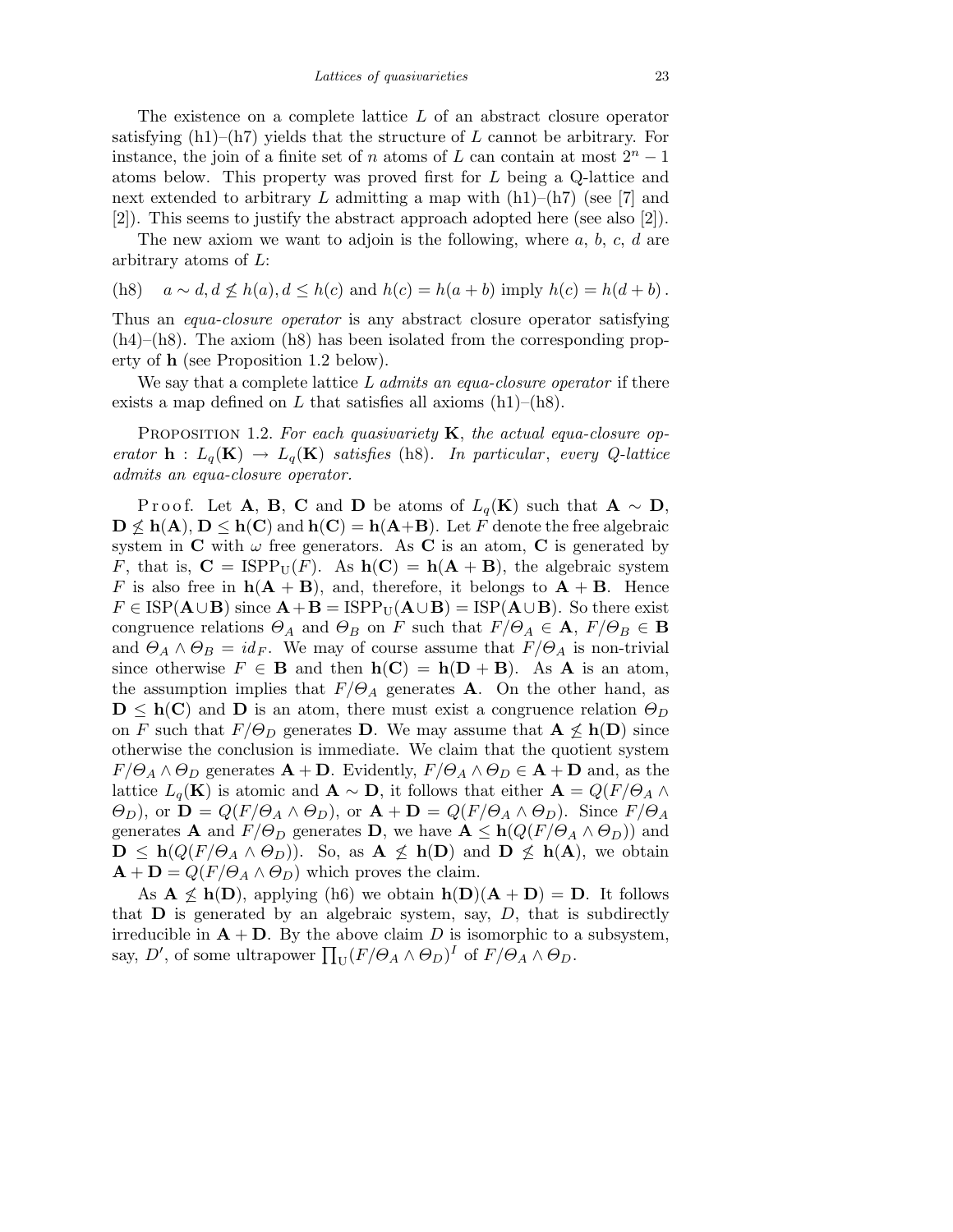Now, define  $\varphi_0 : \prod_{U} F^{I} \to \prod_{U} (F/\Theta_A \wedge \Theta_D)^{I}$  by  $\varphi_0([\langle a_i : i \in I \rangle] \Theta_{\text{U}}) = [\langle [a_i] \Theta_A \wedge \Theta_D : i \in I \rangle] \Theta_{\text{U}}$ . Similarly, define  $\varphi_1 : \prod_{U} F^{I} \to \prod_{U} (F/\Theta_B)^{I}$  by  $\varphi_1([\langle a_i : i \in I \rangle] \Theta_{\text{U}}) = [\langle [a_i] \Theta_B : i \in I \rangle] \Theta_{\text{U}}$ .

Both maps are homomorphisms and, as  $\Theta_A \wedge \Theta_D \wedge \Theta_B = id_F$  because  $\Theta_A \wedge$  $\Theta_B = id_F$ , Ker  $\varphi_0 \wedge Ker \varphi_1 = id_{\Pi_U F^I}$ . Hence the map  $\varphi(x) = (\varphi_0(x), \varphi_1(x))$ establishes an embedding of  $\prod_{U} F^{I}$  in  $\prod_{U} (F/\Theta_{A} \wedge \Theta_{D})^{I} \times \prod_{U} (F/\Theta_{B})^{I}$ . Denote by  $D''$  a subsystem of  $\prod_{U} F^{I}$  that is the pre-image of  $D'$  under  $\varphi_0$ , and by B the homomorphic image of D'' by  $\varphi_1$ . Then  $\varphi$  restricted to  $D''$  embeds  $D''$  in  $D' \times B$  and  $\varphi_0(D'') = D'$ . Hence, as  $D' \in \mathbf{D}$  and  $B \in \mathbf{B}$ , it follows that  $D'' \in \mathbf{D} + \mathbf{B}$ . Notice that  $D''$  generates **C** because  $D''$  is non-trivial and C is an atom. Thus  $C \le D + B$  and, therefore,  $h(C) = h(D + B)$  since  $D, B \leq h(C)$ , showing that h satisfies (h8).

The following example shows that  $(h8)$  does not follow from  $(h1)$ – $(h7)$ . Let  $P$  be a meet semilattice whose diagram is given in Figure 1, and let  $\varepsilon$  be a binary relation defined on P by  $x \varepsilon y$  iff  $x = 5, 6, 7, 8, y = 1, 2, 3, 4$ and  $x \leq y$  in P. Denote by  $Sub(P, \varepsilon)$  the lattice of all subsemilattices of P, including empty set, that are closed under  $\varepsilon$ , where a subset X of P is closed under  $\varepsilon$  if, for all  $x, y$  in  $P, x \in X$  and  $x \in y$  imply  $y \in X$ . Define  $h: Sub(P, \varepsilon) \to Sub(P, \varepsilon)$  by  $h(X) = X$  if  $9 \notin X$ , and  $h(X) = P$  otherwise. Obviously, h satisfies (h1)–(h5) and, as  $Sub(P, \varepsilon)$  is finite, h satisfies (h7). To verify (h6) we need to show that  $h(X)(Y+Z) \leq h(X)Y + h(X)Z$ , where  $X, Y, Z \in Sub(P, \varepsilon)$ . If  $9 \in X$ , this is obvious since in this case  $h(X) = P$ . So let  $9 \notin X$ . Then  $h(X) = X$  and we need to show that  $X(Y+Z) \leq XY+XZ$ . But  $Sub(P, \varepsilon)$  is atomistic with atoms  $\{i\}$ , where  $i = 1, 2, 3, 4, 9$ . So, as  $\{i\} \leq$  $Y+Z$ , for  $i = 1, 2, 3, 4$ , implies  $\{i\} \in Z$ , it follows that  $X(Y+Z) \le XY+XZ$ whenever  $9 \notin X$ . Notice now that  $\{1\} \sim \{2\}$ ,  $\{2\} \nleq h(\{1\})$ ,  $\{2\} \leq h(\{9\})$ and  $h({9}) = h({1} + {4})$ . Hence, as  $h({9}) \neq h({2} + {4})$ , the map h does not satisfy (h8).



The lattice L of Figure 2 shows that biatomicity does not follow from the existence on a lattice of an equa-closure operator. Indeed, define  $h: L \to L$ by  $h(x) = 1$  if  $b \leq x$ , and  $h(x) = x$  otherwise. Then h satisfies (h1)–(h8).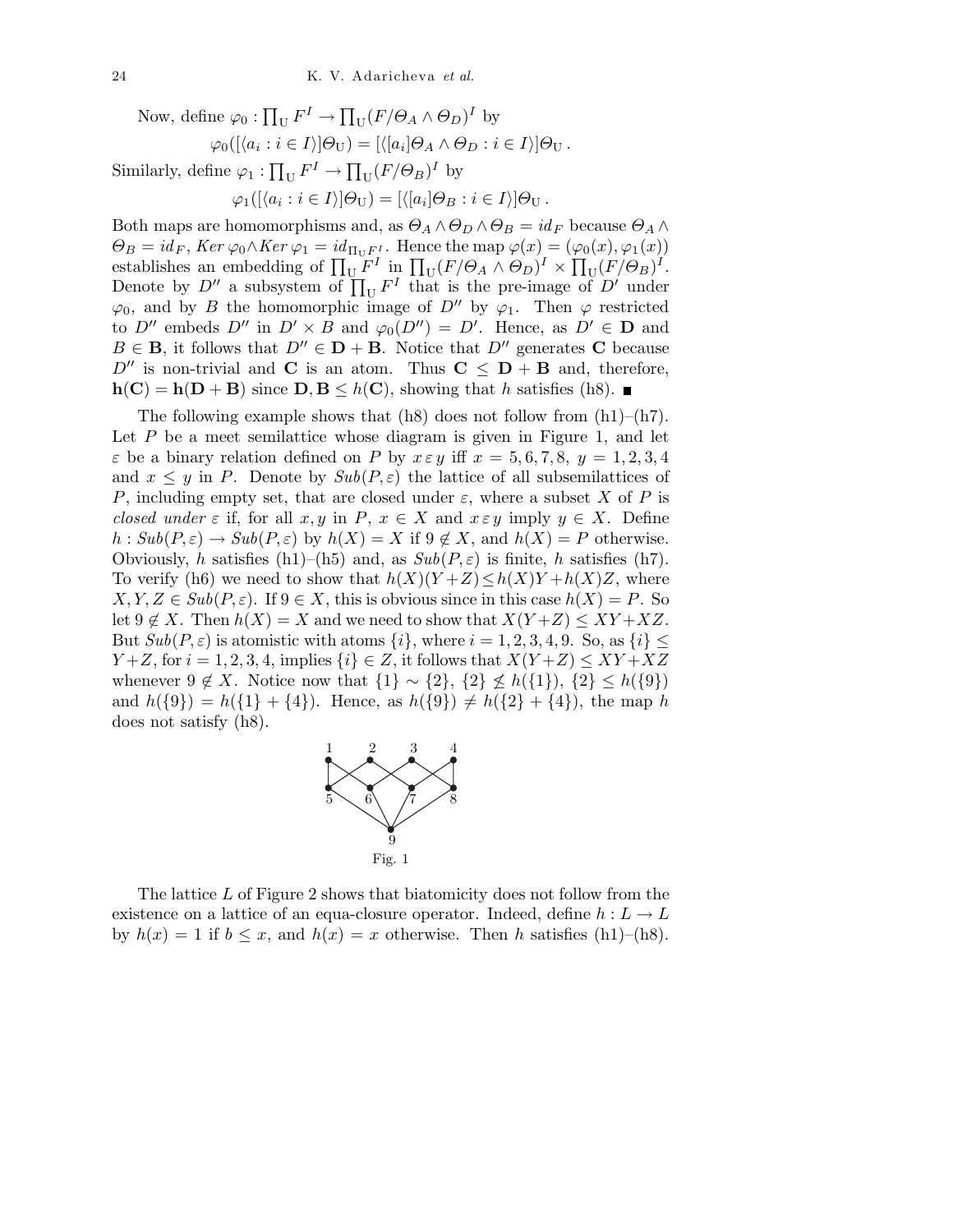On the other hand, as  $b \le a + (c + d)$ ,  $b \nle a + c$  and  $b \nle a + d$ , L is not biatomic.



2. Finite lattices of subsemilattices. We recall in this section the necessary and sufficient conditions given in [1] for a finite atomistic lattice to be isomorphic to  $Sub(P)$ .

A finite lattice L is said to satisfy  $D_2$  if, for each pair  $a, b$  of atoms of L, the interval  $[0, a + b]$  in L contains at most 3 atoms of L. Recall from Section 1 that  $a \sim b$  means that either  $a = b$ , or  $a \neq b$  and the interval  $[0, a + b]$  in L consists of 0, a, b and  $a + b$ . If L is atomistic then  $a \sim b$  is equivalent to the property that  $[0, a + b]$  contains at most 2 atoms of L. If a,b and c are atoms of L, we write  $c \leq a + b$  to denote that  $c \leq a + b$  and  $c \notin \{a,b\}.$ 

A sequence  $a_0, a_1, \ldots, a_n$  of atoms of L, where  $n \geq 2$ , is said to be a cycle if  $a_0 = a_n$  and, for each  $i < n$ , there exists an atom  $b_i$  of L with  $a_{i+1} \leq a_i + b_i$ . It is not hard to see that a finite atomistic lattice has no cycles if and only if it is lower bounded in the sense of McKenzie [18] (see also Day  $|6|$  and Jónnson and Nation  $|15|$ .

Let a and b be atoms of L. A sequence  $(a_1,b),\ldots,(a_n,b)$  of pairs of atoms of L is said to be a *left descent from*  $(a, b)$  if it satisfies the following conditions:

(i)  $a_1 = a;$ 

(ii) For each atom c of L,  $b \sim c$  implies  $a_n \sim c$ ;

(iii) If  $2 \leq n$  then, for each  $i < n$ ,  $a_{i+1} \leq a_i + b_i$  for some atom  $b_i$  of L with  $b_i \sim b$ .

Similarly, we define a *right descent from*  $(a, b)$  as a sequence  $(b, a_1), \ldots$  $\ldots$ ,  $(b, a_n)$  of pairs of atoms of L satisfying (i)–(iii). If  $n = 1$ , the descent will be called *trivial*. If it is not trivial, we write  $(a_1, b)$   $b_1 \nearrow (a_2, b)$   $b_2 \nearrow$  $\ldots$   $^{b_{n-1}}\nearrow$   $(a_n, b)$  if it is left, and  $(b, a_1) \searrow^{b_1} (b, a_2) \searrow^{b_2} \ldots \searrow^{b_{n-1}} (b, a_n)$  if it is right, to emphasize that the descents have been formed with the help of the sequence  $b_1, \ldots, b_n$ .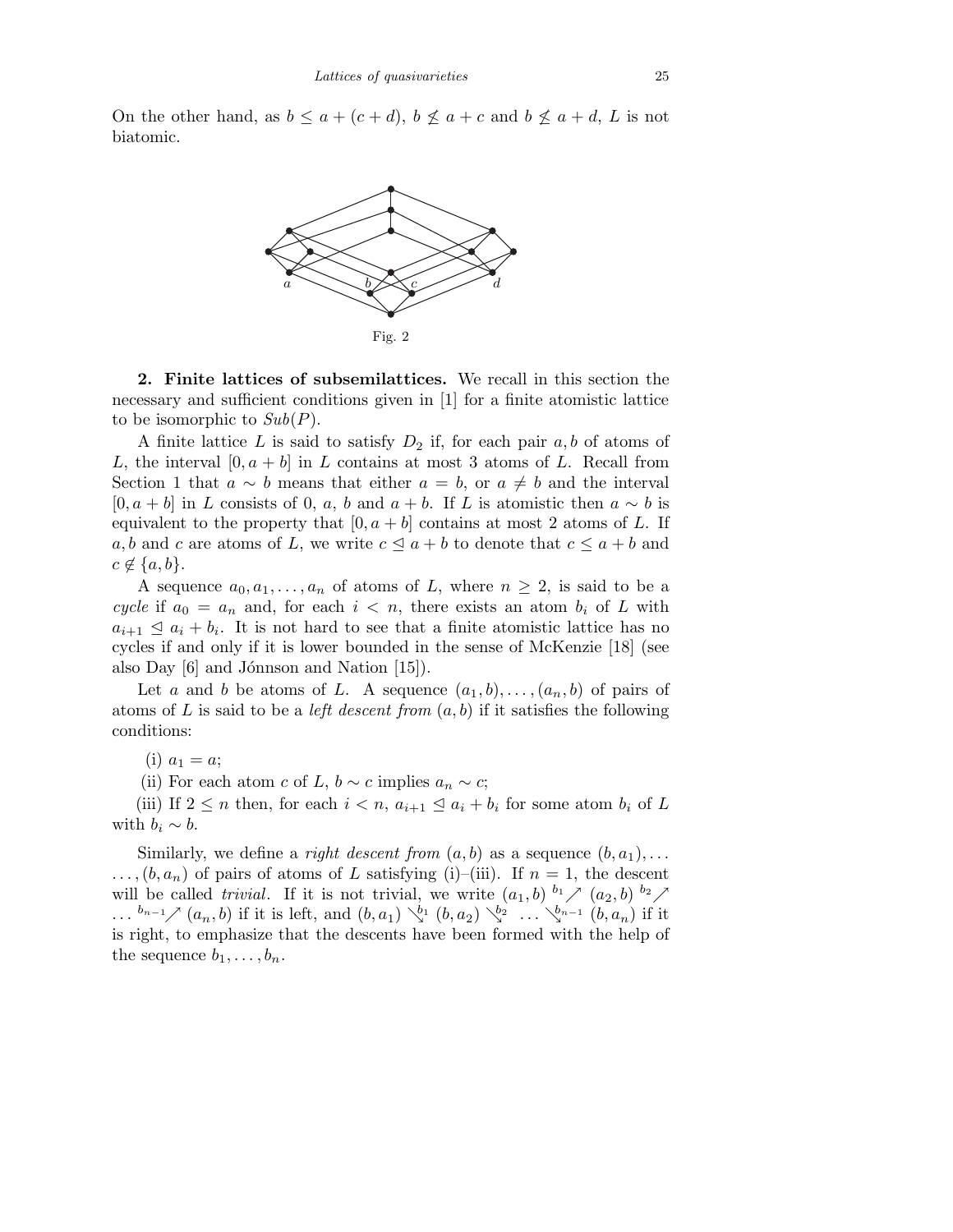We say that L has *univocally terminating left descents* if, for each pair a,b of atoms of L with  $a \sim b$  and any two left descents  $(a_1, b), \ldots, (a_n, b)$ and  $(c_1,b),\ldots,(c_m,b)$  from  $(a,b)$ , we have  $a_n = c_m$ . Notice that the concept can be equivalently expressed in terms of right descents.

A sequence  $(a, b), \ldots, (c, d)$  of pairs of atoms of L is said to be a slalom with the origin at  $(a, b)$  if it consists of alternating non-trivial left and right descents the last pairs of which are the first pairs of the subsequent descents. The sequences  $({1}, {3})$   ${4} \times ({9}, {3})$   $\{4} \times ({9}, {3})$   $({9}, {9})$  and  $({1}, {3})$   $\{4}$  $({1}, {9})$   ${4}^7$   $({9}, {9})$  are examples of slaloms in the lattice  $Sub(P, \varepsilon)$ , where  $P$  is the semilattice of Figure 1.

A slalom is said to be even (odd) if the number of alternating descents in it is even (odd), and left (right) if its first descent is left (right), and is said to be exact if its last pair has equal components. The above two slaloms in  $Sub(P, \varepsilon)$  are even and exact, the first of them is left while the second is right.

We say that the right and left slaloms in a lattice  $L$  have different parities if, for each pair a,b of atoms of L with  $a \sim b$ , there are no right and left slaloms with the origin at  $(a, b)$  that are exact and are both even or both odd.

The following theorem provides pure lattice-theoretical conditions for a finite atomistic lattice to be isomorphic to  $Sub(P)$ . Actually, the theorem provides conditions for a *finite* lattice to be isomorphic to  $Sub(P)$  because the lattice  $Sub(P)$  is always atomistic.

THEOREM 2.1 ([1]). A finite atomistic lattice  $L$  is isomorphic to the lattice  $Sub(P)$  for some finite semilattice P iff it satisfies  $D_2$ , has no cycles, is biatomic, has univocally terminating left descents and the right and left slaloms in L have different parities.

**3.** A partial semilattice. In this section assuming that  $L$  is a lattice admitting an equa-closure operator we define on the set  $A(L)$  of atoms of L a partial semilattice operation ◦. This operation will be helpful in proving that if, in addition,  $L$  is finite then  $L$  has univocally terminating left descents, and the right and left slaloms in it have different parities.

LEMMA 3.1. Suppose that  $L$  is a lattice with an equa-closure operator  $h$ and  $a, b \in A(L)$ . Then the interval  $[0, a + b]$  contains at most 3 atoms of L. Moreover, if  $[0, a + b]$  contains 3 atoms of L then the atoms a, b and c it contains satisfy  $a + b \leq h(c)$ ,  $c \nleq h(a)$  and  $c \nleq h(b)$ .

P r o o f. The first part is obvious since as mentioned earlier the existence of an equa-closure operator on a lattice yields that the join of a finite set of n atoms contains at most  $2^{n} - 1$  atoms below. To show that  $a + b \leq h(c)$ notice that, by (h6), we have  $h(c)(a + b) = h(c)a + h(c)b$  and that it suffices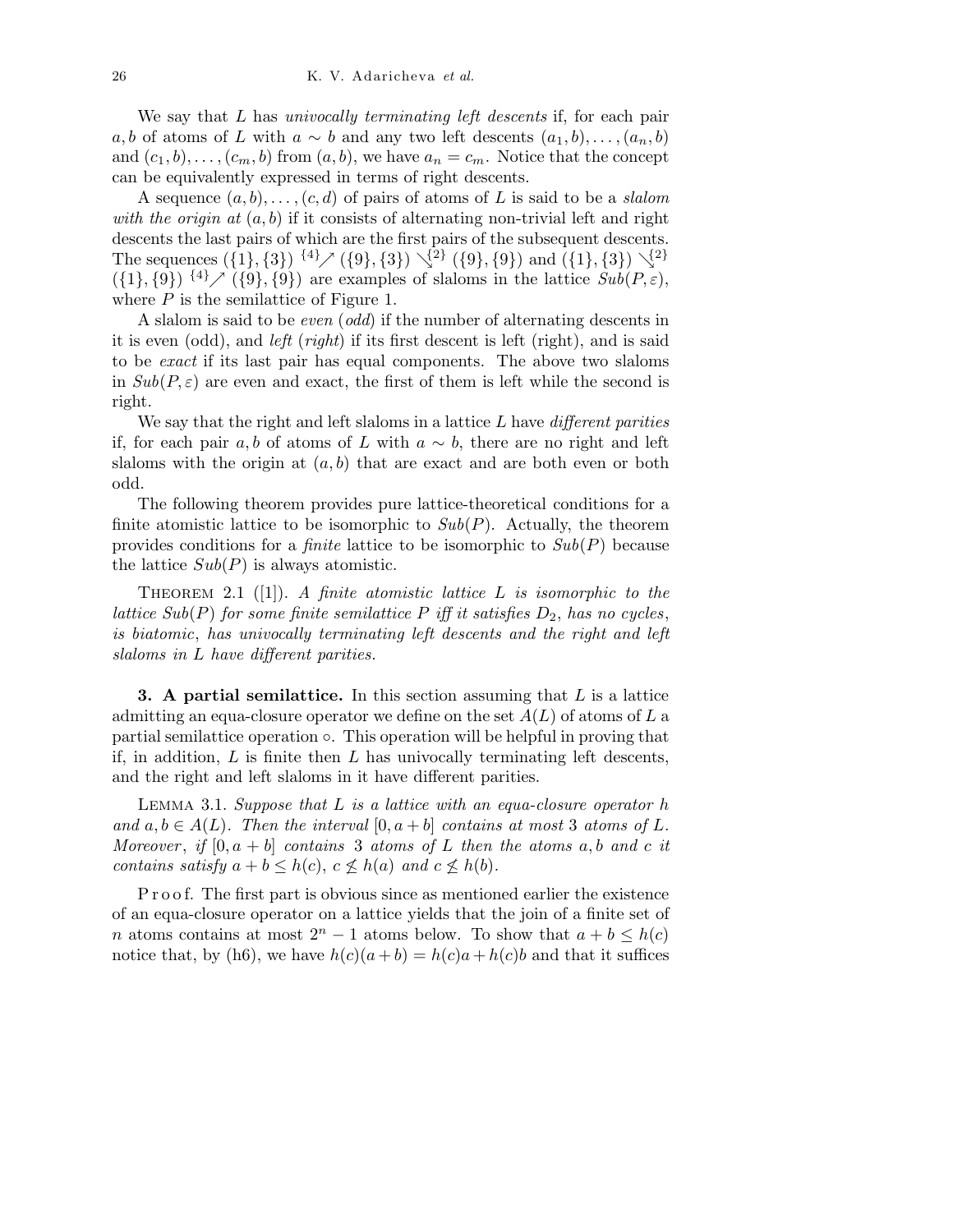to prove  $h(c)a \neq 0$  and  $h(c)b \neq 0$ . But if  $h(c)a = 0$  then  $h(c)(a+b) = b$  and, as  $c \le a + b$  and  $c \le h(c)$ , it follows that  $c = b$ , a contradiction. Similarly,  $h(c)b \neq 0$ . Now, suppose that  $c \leq h(a)$ . Then, by  $a + b \leq h(c)$  just proved, we have  $h(a + b) = h(a)$  which, again by  $a + b \leq h(c)$  and  $c \leq a + b$ , implies  $h(a) = h(c)$ . Hence, by (h1) and (h5), we obtain  $a = c$ , a contradiction. Thus  $c \nleq h(a)$ , and similarly  $c \nleq h(b)$ .

Recall from Section 2 that if  $a, b$  and  $c$  are atoms of a lattice  $L$ , then  $c \leq a+b$  means that  $c \leq a+b$  and  $c \notin \{a,b\}$ . We define a ternary relation r on  $A(L)$  as follows:  $r(a,b,c)$  holds iff either  $c \le a+b$ , or  $c = a$  and  $a \le b+d$ for some  $d \in A(L)$ , or  $c = b$  and  $b \le a + d$  for some  $d \in A(L)$ .

Lemma 3.2. Suppose L is a lattice that admits an equa-closure operator and  $a, b, c, d \in A(L)$ . Then  $r(a, b, c)$  and  $r(a, b, d)$  imply  $c = d$ .

P r o o f. Let h be an equa-closure operator on L and assume that  $r(a,b,c)$ and  $r(a,b,d)$  hold. We consider three cases depending on which of the disjuncts defining  $r(a, b, c)$  is satisfied.

C a se 1:  $c \leq a + b$ . As  $r(a, b, d)$  holds, one of the disjuncts defining it is satisfied. If it is the first then, as  $a + b$  contains exactly 3 atoms below (see Lemma 3.1), we have  $c = d$ . So, assume that  $d = a$  and  $a \leq b + e$  for some  $e \in A(L)$ . By Lemma 3.1, we have  $b \leq h(a)$  and, as  $c \leq a + b$ , also  $h(c) = h(a + b)$ . This, by (h1)–(h3), implies  $h(c) = h(a)$  which in turn, by (h1) and (h5), gives  $c = a$  and hence  $c = d$ . Assume now that  $d = b$  and  $b \le a + e$  for some  $e \in A(L)$ . So, by Lemma 3.1,  $a \le h(b)$  and  $h(c) = h(a+b)$ which gives  $h(c) = h(b)$  and, therefore,  $c = b$  by (h1) and (h5). Thus  $c = d$ .

C a se 2:  $c = a$  and  $a \leq b + e$  for some  $e \in A(L)$ . If  $d \leq a + b$  (recall that  $r(a,b,d)$  then similarly to Case 1 we obtain  $c = d$ . If the second disjunct for  $r(a,b,d)$  is satisfied then, as  $c=a$ , we trivially get  $c=d$ . So assume that  $d=b$  and  $b \le a+f$  for some  $f \in A(L)$ . Then, by Lemma 3.1,  $a \le h(b)$  and, as  $a \leq b + e$ ,  $b \leq h(a)$ . Thus  $h(a) = h(b)$  and, therefore,  $a = b$  and  $c = d$ .

Case 3:  $c = b$  and  $b \le a + e$  for some  $e \in A(L)$ . If  $r(a, b, d)$  is due to the first disjunct then as in Case 1 we obtain  $c = d$ . If  $r(a,b,d)$  is due to the second then as in Case 2 we get  $c = d$ . In the case of the third disjunct for  $r(a,b,d)$ , we have  $d = b$  and thus  $c = d$ .

Let L be a lattice that admits an equa-closure operator. Notice that  $r(a,a,c)$  never holds in L. By Lemma 3.2 we can define a partial binary operation  $\circ$  on  $A(L)$  as follows:

$$
a \circ b = \begin{cases} a & \text{if } a = b, \\ c & \text{if } r(a, b, c) \end{cases}
$$

In general, the operation  $\circ$  is partial. For the lattice L of Figure 3 define  $h: L \to L$  by  $h(x) = 1$  if  $b \leq x$ , and  $h(x) = x$  otherwise. Notice that h is an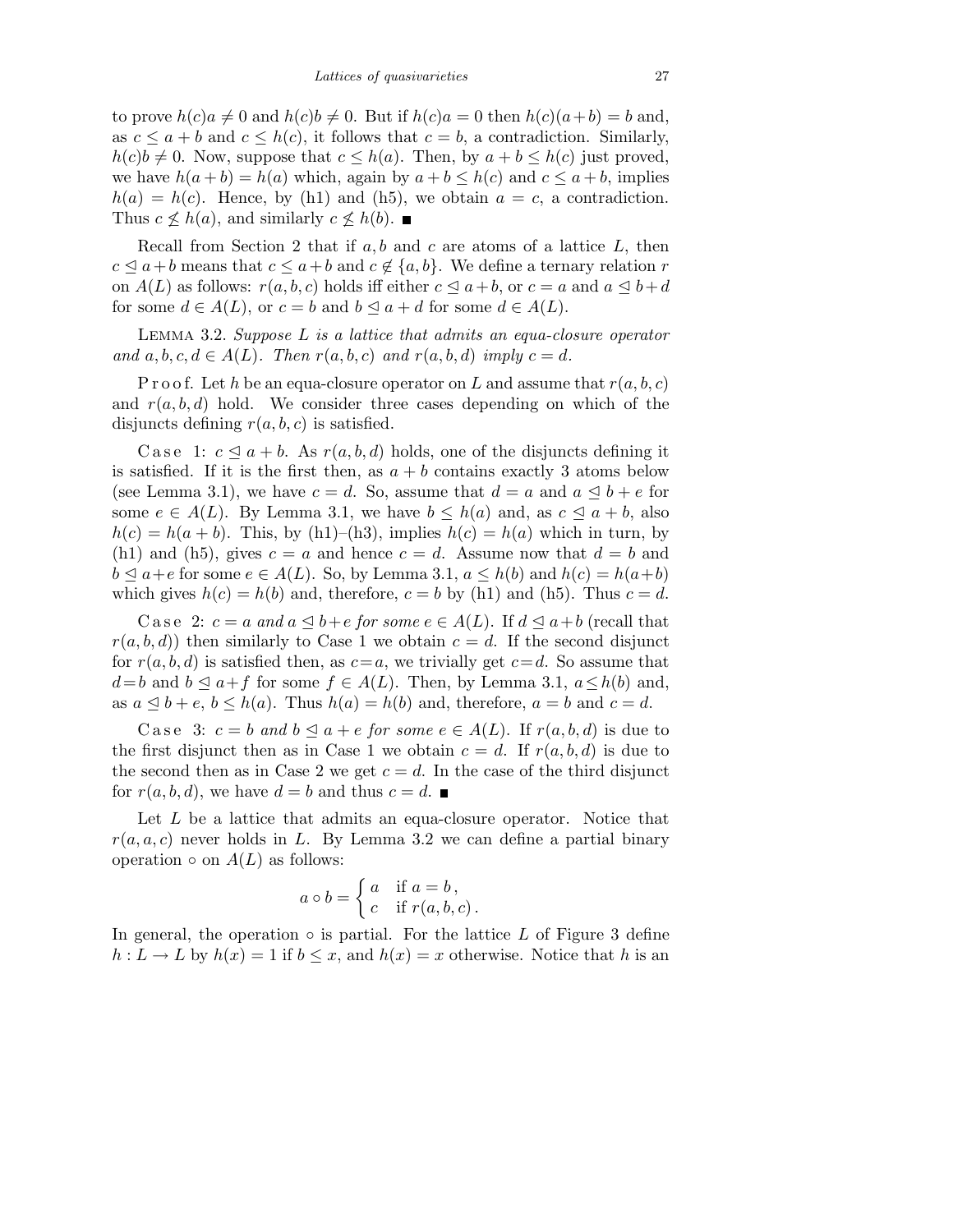equa-closure operator and that the only triples of r here are:  $(a, c, b)$ ,  $(c, a, b)$ ,  $(c, d, b), (d, c, b), (a, b, b), (b, a, b), (b, d, b), (d, b, b), (c, b, b)$  and  $(b, c, b)$ . So  $\circ$ is not defined on  $(a, d)$  and  $(d, a)$ .



Fig. 3

Writing  $a \circ b$  we shall always mean that  $\circ$  is defined on  $(a, b)$  and sometimes we shall additionally stress this by writing " $a \circ b$  is defined".

LEMMA 3.3. Suppose that  $L$  is a lattice and  $h$  is an equa-closure operator defined on L. Then the following conditions hold, where a, b, c are atoms of  $L$ :

(i)  $h(c) = h(a + b)$  implies  $c \le a + b$ ;

(ii) 
$$
h(a \circ b) = h(a + b)
$$
.

P r o o f. (i) Applying (h5) to  $h(c) = h(a+b)$  we obtain  $h(c) = h(c(a+b))$ . As  $h(c) \neq 0$  because  $c \leq h(c)$  by (h1), the equality implies  $c(a + b) \neq 0$ . So, as c is an atom, it follows that  $c \leq a + b$ .

(ii) When  $a = b$ , the condition is obvious. So assume that  $a \neq b$  and that  $a \circ b$  is defined. Then either  $a \circ b \leq a+b$  or  $a \circ b \in \{a,b\}$ . If  $a \circ b \leq a+b$ then, by Lemma 3.1,  $h(a \circ b) = h(a + b)$ . If  $a \circ b = a$  then  $r(a, b, a)$  and, therefore,  $b \leq h(a)$  which implies  $h(a) = h(h(a)) = h(h(a) + b) = h(a + b)$ , and hence  $h(a \circ b) = h(a + b)$ . If  $a \circ b = b$  then  $r(a, b, b)$ , and the argument is similar.

**PROPOSITION** 3.4. If L is a lattice that admits an equa-closure operator then  $(A(L); \circ)$  is a partial semilattice.

P r o o f. That the operation is idempotent is clear. The (partial) commutativity of  $\circ$  follows from Lemma 3.3. For the proof of the (partial) associativity of ◦ assume that a, b, c are atoms such that  $b \circ c$ ,  $a \circ (b \circ c)$ ,  $a \circ b$ ,  $(a \circ b) \circ c$  are defined. Let h be an equa-closure operator on L. By Lemma 3.3(ii), we have  $h(a \circ (b \circ c)) = h(a+b+c)$  and  $h((a \circ b) \circ c) = h(a+b+c)$ . Hence, applying Lemma 3.3(i) we obtain  $a \circ (b \circ c) = (a \circ b) \circ c$ .

We call a subset X of  $A(L)$  a relative partial subsemilattice of  $(A(L);\circ)$ if, for all a, b in L,  $a \circ b \in X$  whenever  $a \circ b$  is defined and  $a, b \in X$ . It is clear that the set of all relative partial subsemilattices of  $(A(L);\circ)$  forms a complete lattice with respect to inclusion.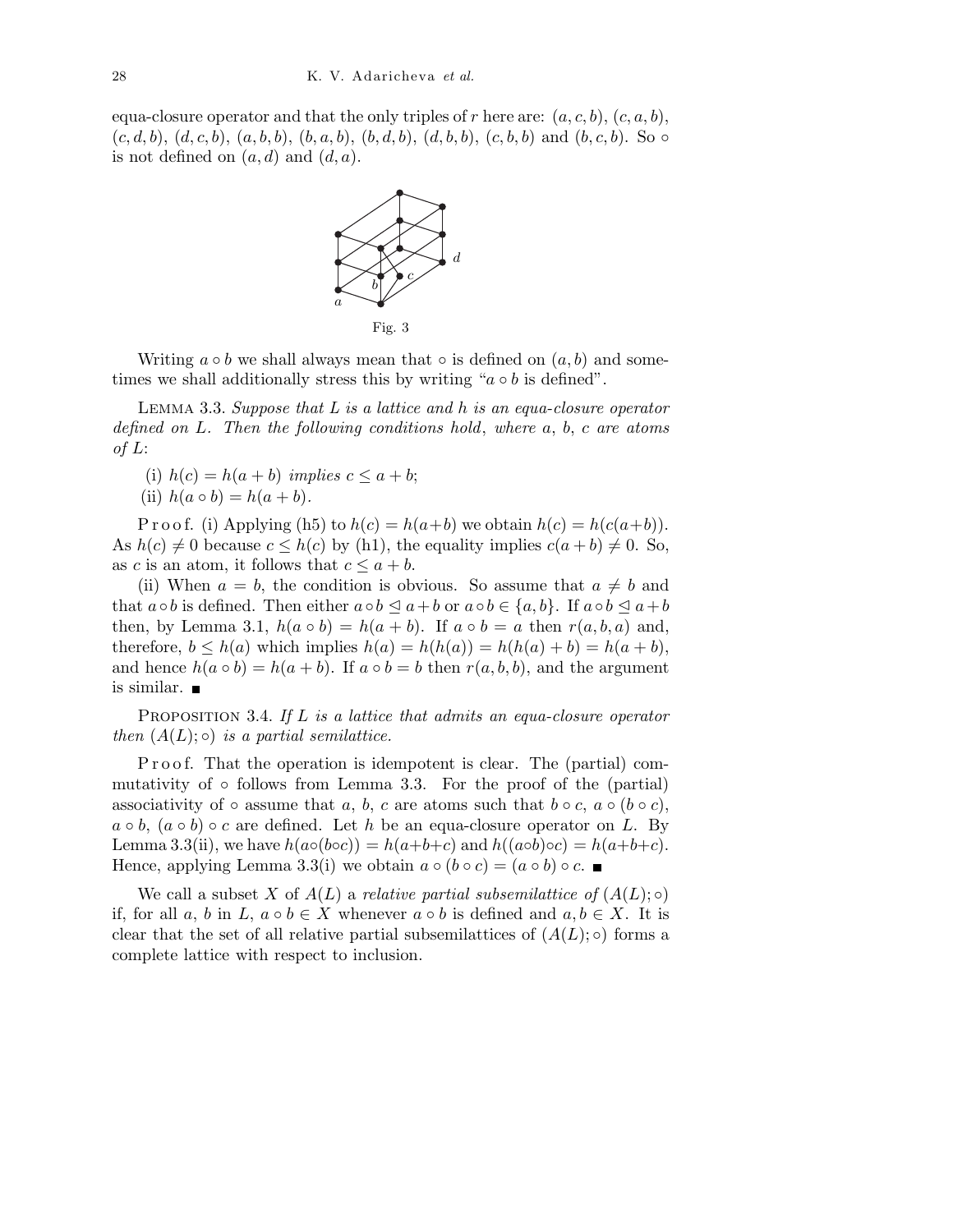PROPOSITION 3.5. Suppose L is an algebraic, atomistic and biatomic lattice that admits an equa-closure operator. Then L is isomorphic to the lattice of all relative partial subsemilattices of  $(A(L);\circ)$ .

P r o o f. Define  $\varphi(x) = \{a \in A(L) : a \leq x\}$  for  $x \in L$ . We show that  $\varphi$  is an isomorphism between L and the lattice of all relative partial subsemilattices of  $(A(L); \circ)$ . Let  $a, b \in \varphi(x)$  and assume that  $a \circ b$  is defined. Then  $a \circ b \leq a + b$  which implies  $a \circ b \in \varphi(x)$  and gives that  $\varphi$  is well-defined. That  $\varphi$  is one-to-one follows from the atomisticity of L. That  $\varphi$  preserves meets is obvious. For joins apply the biatomicity of L. To see that  $\varphi$  is onto use the biatomicity of L and the assumption that L is algebraic. Thus  $\varphi$  is an isomorphism.

Having a lattice  $L$  with the properties of Proposition 3.5 one can ask whether the partial semilattice operation ◦ can be extended to a total semilattice operation  $\circ'$  on  $A(L)$  so that every relative partial subsemilattice of  $(A(L); \circ)$  would be a subsemilattice of  $(A(L); \circ')$  and vice versa. A positive answer to this question would give us that L is isomorphic to the lattice of all subsemilattices of  $(A(L); \circ')$ .

If in addition  $L$  is finite, we can take for  $\circ'$  the semilattice operation defined in the proof of the "if" part of Theorem 2.1, though we have not shown yet that all conditions of Theorem 2.1 are satisfied by  $L$ . The proof that  $L$  satisfies  $D_2$  and has no cycles is relatively easy and was already given in [1]. Indeed, that L satisfies  $D_2$  follows from Lemma 3.1. In order to show that L has no cycles suppose on the contrary that  $a_0, a_1, \ldots, a_n$ , where  $n \geq 2$ , is a cycle in L. Applying Lemma 3.3(ii) we have  $a_i \leq h(a_{i+1})$  for all  $i < n$  which, by  $a_0 = a_n$ , implies  $h(a_i) = h(a_n)$  for all  $i < n$ . Now referring to Lemma 3.3(i) we get  $a_{n-1} = a_n$ , a contradiction since  $a_n \le a_{n-1} + b_{n-1}$ . It is much harder to show that L satisfies the remaining two conditions of Theorem 2.1. This will be done in the next two sections.

4. Univocal termination of left descents. In this section we prove that every finite atomistic lattice  $L$  that admits an equa-closure operator has univocally terminating left descents. In proving this we shall refer to the structure of the partial semilattice  $(A(L);\circ)$  defined in Section 3.

Throughout this section  $L$  is a finite atomistic lattice with an equaclosure operator h, and  $a \subseteq b$ , where  $a, b \in A(L)$ , means that  $b \leq h(a)$ . Notice that by Lemma 3.3(i) the relation  $\subseteq$  is a partial order on  $A(L)$ .

LEMMA 4.1. The following conditions are satisfied for  $a, b, c \in A(L)$ :

- (i) If  $a \circ b$  is defined then so is  $a \circ (a \circ b)$  and  $a \circ (a \circ b) = a \circ b$ ;
- (ii) If a∘b is defined and a∘b  $\sqsubseteq c \sqsubseteq a$  then c∘b is defined and c∘b = a∘b;

(iii) If  $a \circ c$  and  $b \circ c$  are defined,  $a \circ c = a$  and  $b \circ c = b$  then  $a \circ b$  is defined.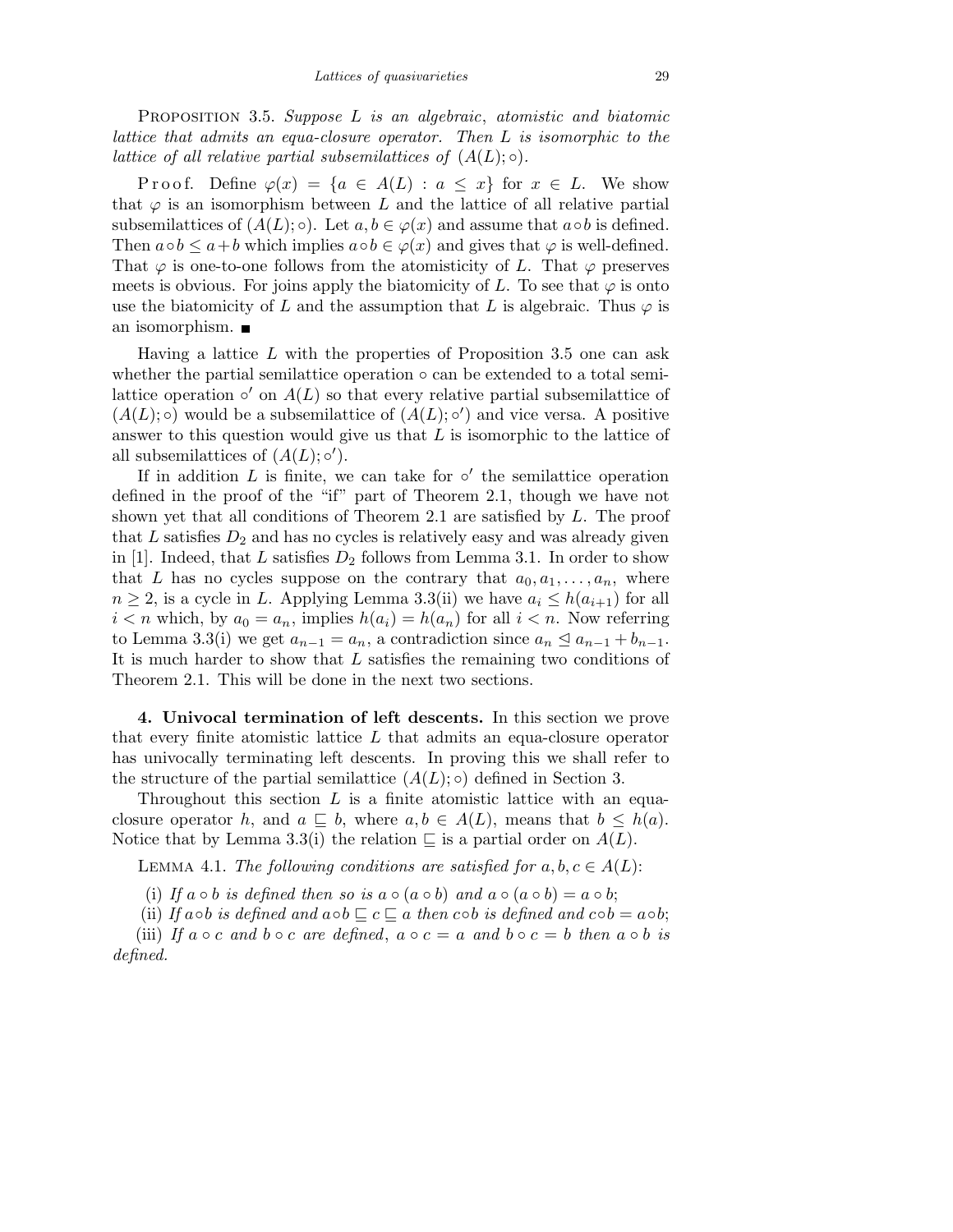P r o o f. (i) If  $a \nsim b$  then  $a \circ b \leq a+b$  and so  $r(a, a \circ b, a \circ b)$  which means that  $a \circ (a \circ b)$  is defined and  $a \circ (a \circ b) = a \circ b$ . If  $a \sim b$  then, as  $a \circ b$  is defined,  $a \circ b = a$  or  $a \circ b = b$ . Assume  $a \circ b = a$ . Then  $a \circ (a \circ b)$  is defined and  $a \circ (a \circ b) = a$ . If  $a \circ b = b$ , then  $a \circ (a \circ b)$  is defined and  $a \circ (a \circ b) = a \circ b$ .

(ii) Notice that  $h(a \circ b) = h(c + b)$ . By Lemma 3.3(i),  $a \circ b \leq c + b$ . If  $a \circ b \preceq c + b$  then  $c \circ b$  is defined and  $c \circ b = a \circ b$ . Otherwise we have  $a \circ b = c$  or  $a \circ b = b$ . If  $a \circ b = c$  then, by the commutativity of  $\circ$ ,  $b \circ a = c$ which, by (i) just proved, implies that  $b \circ c$  is defined and  $b \circ c = b \circ a$ . Thus  $c \circ b$  is defined and  $c \circ b = a \circ b$ . So consider the case when  $a \circ b = b$ . If  $a = b$  then evidently  $c \circ b$  is defined and  $c \circ b = a \circ b$  because  $a = b$  implies  $a = c$ . So we may assume that  $a \neq b$ . Then  $b \leq a + d$  for some  $d \in A(L)$ . As  $a \circ d \sqsubseteq c \sqsubseteq a$  because  $b \sqsubseteq c \sqsubseteq a$ , applying Lemma 3.3(ii) we obtain  $h(a \circ d) = h(c + a \circ d) = h(c + a + d) = h(c + d)$ . Hence  $a \circ d \leq c + d$  by Lemma 3.3(i). It follows that  $a \circ d = c$  or  $a \circ d \leq c + d$ ; the case  $a \circ d = d$  is excluded since  $a \circ d \le a + d$ . If  $a \circ d = c$  then  $a \circ b = c$  which gives the case considered before. If  $a \circ d \leq c + d$  then  $c \circ d$  is defined and  $a \circ d = c \circ d$ . So, as  $b = a \circ d$  (recall that  $a \circ b = b$  and  $b = a \circ d$ ), we obtain  $b = c \circ d$  which, by (i) just proved, yields that  $c \circ b$  is defined and  $c \circ b = c \circ d = a \circ b$ .

(iii) We may assume that  $a \neq c$  and  $b \neq c$  since otherwise it is easily seen that  $a \circ b$  is defined. This implies that  $a \leq c + d$  and  $b \leq c + e$  for some atoms d, e of L. We need to show that  $\circ$  is defined on the pair  $(a, b)$ . Suppose on the contrary that this is not the case.

CLAIM 1.  $(a + e)(a + b) = a$ .

P r o o f. As  $\circ$  is not defined on  $(a, b)$ , the join  $a + b$  contains only two atoms under itself, that is, a and b. Thus  $(a + e)(a + b) = a$  or  $= b$  or  $= a + b$  since L is atomistic. We show that  $(a + e)(a + b) \notin \{b, a + b\}.$ Indeed, otherwise  $(a + e)(a + b) \in \{b, a + b\}$ , and hence  $b \le a + e$ . So, as b is an atom, by Lemma 3.1 it follows that  $b = a$  or  $b = e$  or  $b \le a + e$ . If  $b = a$  or  $b \le a + e$  then  $\circ$  is defined on  $(a, b)$ , a contradiction. If  $b = e$  then we have a contradiction with  $b \leq c + e$ . Thus  $(a + e)(a + b) = a$ .

CLAIM 2.  $a(b+d) = 0$ .

P r o o f. As  $a$  is an atom, supposing the claim does not hold we have  $a \leq b + d$ . Then, by Lemma 3.1,  $a = b$  or  $a = d$  or  $a \leq b + d$ . If  $a = b$ or  $a \leq b + d$  then  $\circ$  is defined on  $(a, b)$ , contradicting our assumption. The case  $a = d$  also yields a contradiction since  $a \leq c + d$ . Thus  $a \nleq b + d$  which proves that  $a(b+d) = 0$ .

Now, define X to be the set of all x in L such that  $h(x) = h(c + d + e)$ . Recall that  $a = c \circ d$  and  $b = c \circ e$ . So, applying Lemma 3.3(ii) we have

$$
h(c + d + e) = h(c \circ d + e) = h(a + e),
$$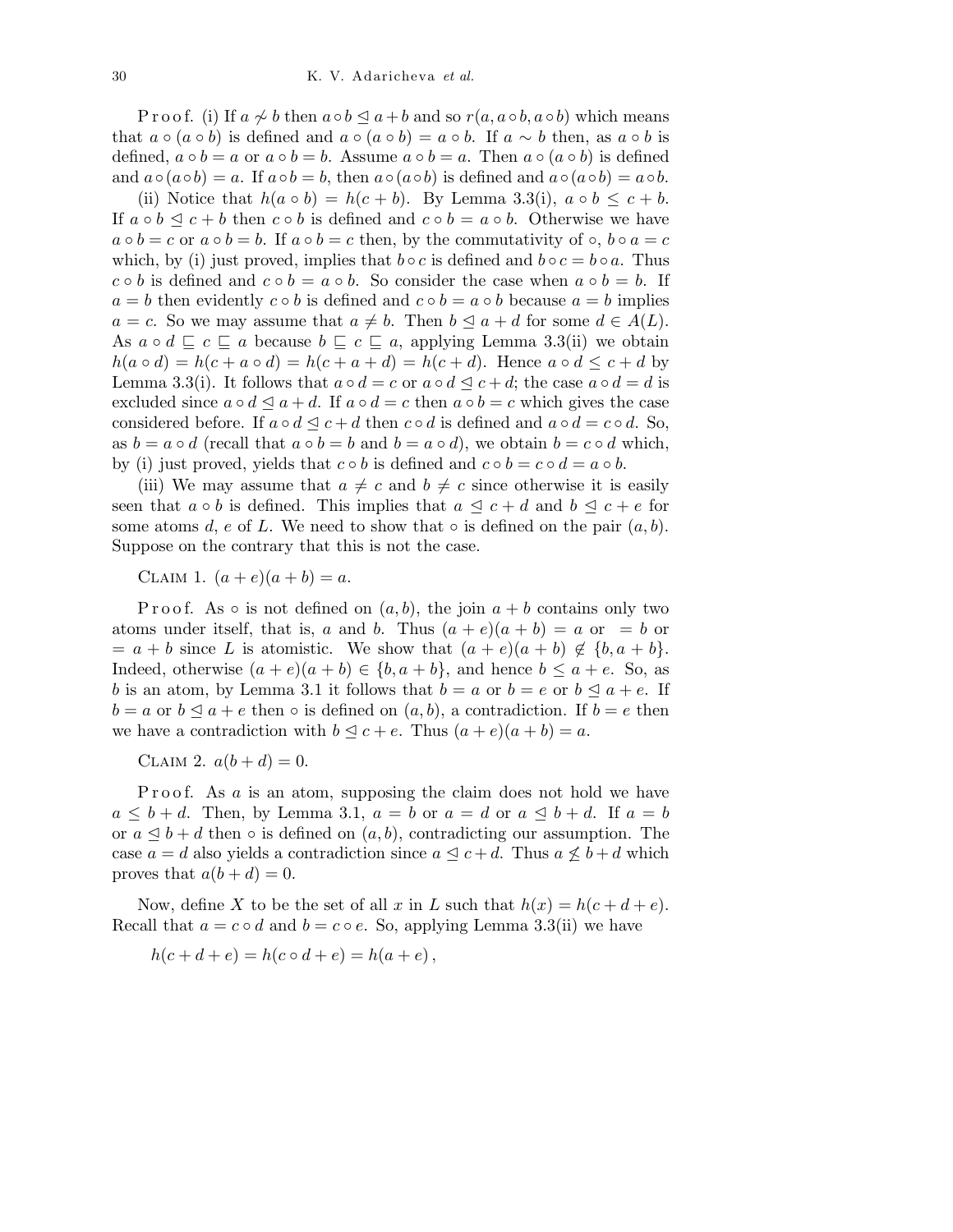$$
h(c + d + e) = h(c \circ d + e) = h(a + e) = h(a + c + e) = h(a + b),
$$
  

$$
h(c + d + e) = h(c + e + d) = h(c \circ e + d) = h(b + d).
$$

This gives that  $a+e$ ,  $a+b$ ,  $b+d \in X$ . So, by (h5),  $(a+e)(a+b)(b+d) \in X$ which together with Claims 1 and 2 shows that  $0 \in X$ . Hence, by (h4), we obtain  $h(c+d+e) = 0$  which, by (h1), implies  $c = d = e = 0$ , a contradiction. Thus  $\circ$  must be defined on  $(a, b)$ .

LEMMA 4.2. Suppose  $a \in A(L)$  and  $c_1, \ldots, c_n, n \geq 2$ , is a sequence in  $A(L)$  with the following properties:

- (i)  $a \nsim c_i$  for all  $i = 1, \ldots, n$ ,
- (ii)  $c_i \nless h(a + c_1 + \ldots + c_{i-1})$  for all  $i = 2, \ldots, n$ .

Then each of the expressions  $(\ldots(a \circ c_1) \circ c_2 \ldots) \circ c_i$ , where  $i = 2, \ldots, n$ , is defined in  $(A(L);\circ)$ .

P r o o f (By induction on n). For  $n = 2$ , from the property (i) and the definition of ∘ it follows that  $a \circ c_1$  and  $a \circ c_2$  are defined which, by Lemma 4.1(i) and (iii), implies that so is  $(a \circ c_1) \circ (a \circ c_2)$ . Applying Lemma 3.3(ii) we have  $h((a \circ c_1) \circ (a \circ c_2)) = h(a \circ c_1 + c_2)$  which, by Lemma 3.1, yields  $(a \circ c_1) \circ (a \circ c_2) \in \{a \circ c_1, c_2\}$  or  $(a \circ c_1) \circ (a \circ c_2) \leq a \circ c_1 + c_2$ . But  $c_2 \leq h((a \circ c_1) \circ (a \circ c_2))$ . So, as  $c_2 \nleq h(a+c_1)$ , we have  $(a \circ c_1) \circ (a \circ c_2) \neq a \circ c_1$ . On the other hand, as  $a \nsim c_2$ , it follows by Lemma 3.1 that  $a \nleq h(c_2)$  which in turn implies  $(a \circ c_1) \circ (a \circ c_2) \neq c_2$  because applying Lemma 3.3(ii) we have  $a \leq h((a \circ c_1) \circ (a \circ c_2))$ . Thus  $(a \circ c_1) \circ (a \circ c_2) \leq a \circ c_1 + c_2$  which means that  $(a \circ c_1) \circ c_2$  is defined.

Now, assume that the lemma is true for each sequence of length  $n$ , and let  $c_1, \ldots, c_{n+1}$  be a sequence in  $A(L)$  with the properties (i) and (ii). By the induction hypothesis,  $a \circ c_1(= b_1)$ ,  $(a \circ c_1) \circ c_2(= b_2)$ ,..., $(... (a \circ c_1) \circ c_2...) \circ$  $c_n(= b_n)$  and  $a \circ c_{n+1}$  are all defined. Hence, by Lemma 4.1(i) and (iii), so are  $b_1 \circ (a \circ c_{n+1}), b_2 \circ (b_1 \circ (a \circ c_{n+1})), \ldots, b_n \circ (b_{n-1} \circ \ldots (b_2 \circ (b_1 \circ (a \circ c_{n+1}))).$ Applying Lemma 3.3(ii) to the last expression we obtain

$$
h(b_n \circ (b_{n-1} \circ \ldots (b_2 \circ (b_1 \circ (a \circ c_{n+1})))\ldots)) = h(b_n + c_{n+1}).
$$

As  $c_{n+1} \nleq h(a + c_1 + \ldots + c_n) = h(b_n)$  and

$$
c_{n+1} \leq h(b_n \circ (b_{n-1} \circ \dots (b_2 \circ (b_1 \circ (a \circ c_{n+1})))\dots)),
$$

we have  $b_n \neq b_n \circ (b_{n-1} \circ \ldots (b_2 \circ (b_1 \circ (a \circ c_{n+1}))) \ldots)$ . On the other hand, as  $a \nleq h(c_{n+1})$  (use (i) and Lemma 3.1) and

$$
a \leq h(b_n \circ (b_{n-1} \circ \dots (b_2 \circ (b_1 \circ (a \circ c_{n+1})))\dots)),
$$

we obtain  $c_{n+1} \neq b_n \circ (b_{n-1} \circ \dots (b_2 \circ (b_1 \circ (a \circ c_{n+1})))\dots)$ . Thus

$$
b_n \circ (b_{n-1} \circ \ldots (b_2 \circ (b_1 \circ (a \circ c_{n+1}))) \ldots ) \leq b_n + c_{n+1}
$$

which yields that  $b_n \circ c_{n+1}$  is defined and so is  $(\ldots((a \circ c_1) \circ c_2) \ldots) \circ c_{n+1}$ .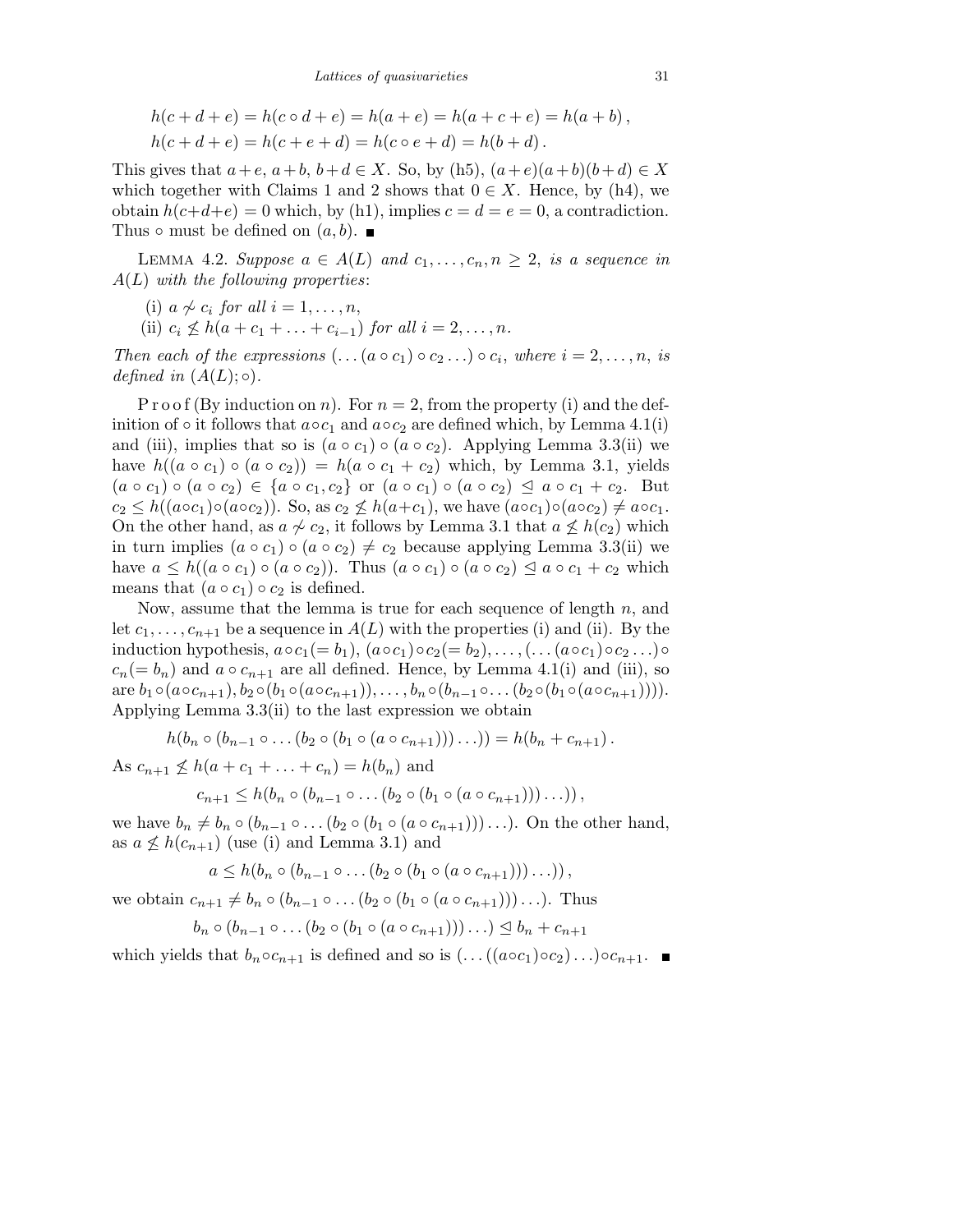For a subset A of  $A(L)$ , we denote by [A] the least relative partial subsemilattice of  $(A(L);\circ)$  containing A.

LEMMA 4.3. Let  $a \in A(L)$  and A be a subset of  $A(L)$  whose elements b satisfy  $a \nsim b$ . Then the set B of all  $c \in [A \cup \{a\}]$  with  $c \sqsubseteq a$  has a smallest element d with respect to  $\Box$ . Moreover, if  $c \in B$  and  $c \Box b$  for all  $b \in A$ then  $c = d$ .

P r o o f. If  $A = \emptyset$  then  $d = a$ . So, assume that  $A \neq \emptyset$ . Pick  $c_1 \in A$ . As  $a \nsim c_1$ , by Lemma 3.1 it follows that  $a \circ c_1$  is defined and, by Lemma 3.3(ii),  $a \circ c_1 \in B$ . Next, pick  $c_2 \in A$  such that  $c_2 \nleq h(a + c_1)$ . By Lemma 4.2,  $(a \circ c_1) \circ c_2$  is defined and, by Lemma 3.3(ii),  $(a \circ c_1) \circ c_2 \in B$ . Further, pick  $c_3 \in A$  such that  $c_3 \nleq h(a + c_1 + c_2)$ . Again  $((a \circ c_1) \circ c_2) \circ c_3$  is defined and  $((a \circ c_1) \circ c_2) \circ c_3 \in B$ . Continuing this process we find, in a finite number of steps (recall that L is finite), an element d of B such that  $a \leq h(d)$  and  $b \leq h(d)$  for all  $b \in A$ , that is,  $d \sqsubseteq a$  and  $d \sqsubseteq b$  for all  $b \in A$ .

Let  $x \in B$ . Then  $x = p(X)$  for some semilattice term p and  $X \subseteq A \cup \{a\}$ . Applying Lemma 3.3(ii) we have  $h(x) = h(\sum X)$  where  $\sum X$  is the join of X in L. As  $d \sqsubseteq a$  and  $d \sqsubseteq b$  for all  $b \in A$ , we have  $h(\sum X) \leq h(d)$  and hence  $d \sqsubseteq x$ , proving that d is the smallest element of  $(B, \sqsubseteq)$ .

Now, assume that  $c \in B$  and  $c \sqsubseteq b$  for all  $b \in A$ . Notice that  $c \sqsubseteq a$ . So, applying Lemma 3.3(ii) and the definition of d, we obtain  $c \sqsubseteq d$ . Evidently,  $d \sqsubseteq c$ . Thus  $c = d$ .

LEMMA 4.4. Let  $(a_0, b)$  <sup>c</sup>o $\nearrow$   $(a_1, b)$  <sup>c<sub>1</sub> $\nearrow$ </sup> ... <sup>c<sub>n-1</sub> $\nearrow$ </sup>  $(a_n, b)$  be a left descent in L from  $(a, b)$  with  $n \ge 1$  and let d be an atom of L with  $d \sim a$  and  $d \sim b$ . Then  $a_n \sqsubseteq d$  and if  $a_1 \not\sqsubseteq d$  then  $n \geq 2$  and  $a_i \circ d$  is defined for all  $i < l$ , where l is the greatest number with  $1 \leq l \leq n-1$  and  $a_l \not\sqsubseteq d$ .

P r o o f. It is obvious that  $a_n \subseteq a (= a_0)$ . Hence  $d \subseteq a_n$  implies  $d \subseteq a$ which contradicts  $d \nsim a$  (see Lemma 3.1). So in order to prove that  $a_n \sqsubseteq d$ we need only show that  $a_n$  and d are  $\sqsubseteq$ -comparable. Suppose they are not. Since  $d \not\sim a_0$  (= a), it follows that  $d \circ a_0$  is defined and, by Lemma 4.1(i),  $(d \circ a_0) \circ a_0 = d \circ a_0$ . Recalling the definition of a left descent we have  $a_1 \le a_0+c_0$ . So  $a_1 \circ a_0$  is defined and  $a_1 \circ a_0 = a_1$ . Hence, by Lemma 4.1(iii),  $(d \circ a_0) \circ a_1$  is defined and, by Lemma 4.1 (i),  $((d \circ a_0) \circ a_1) \circ a_1 = (d \circ a_0) \circ a_1$ . But, as  $a_2 \leq a_1 + c_1$ ,  $a_2 \circ a_1$  is defined and  $a_2 \circ a_1 = a_2$ . So, applying Lemma 4.1(iii) again we find that  $((d \circ a_0) \circ a_1) \circ a_2$  is defined and, by Lemma 4.1(i),  $(((d \circ a_0) \circ a_1) \circ a_2) \circ a_2 = ((d \circ a_0) \circ a_1) \circ a_2$ . Continuing this argument we conclude that  $(\ldots((d \circ a_0) \circ a_1) \circ a_2 \ldots) \circ a_n(=f)$  is defined. Now notice that, by Lemma 3.3(ii) and the property that  $a_n \subseteq a_i$  for all  $i < n$ , we get  $h(f) = h(d + a_n)$ . Thus, by Lemma 3.3(i),  $f \leq d + a_n$ . Hence, by Lemma 3.1, either  $f = d$ , or  $f = a_n$ , or  $f \leq d + a_n$ . If  $f = d$  then, as  $a_n \leq h(f)$  (use Lemma 3.3(ii)), we obtain  $a_n \leq h(d)$ , that is,  $d \sqsubseteq a_n$  which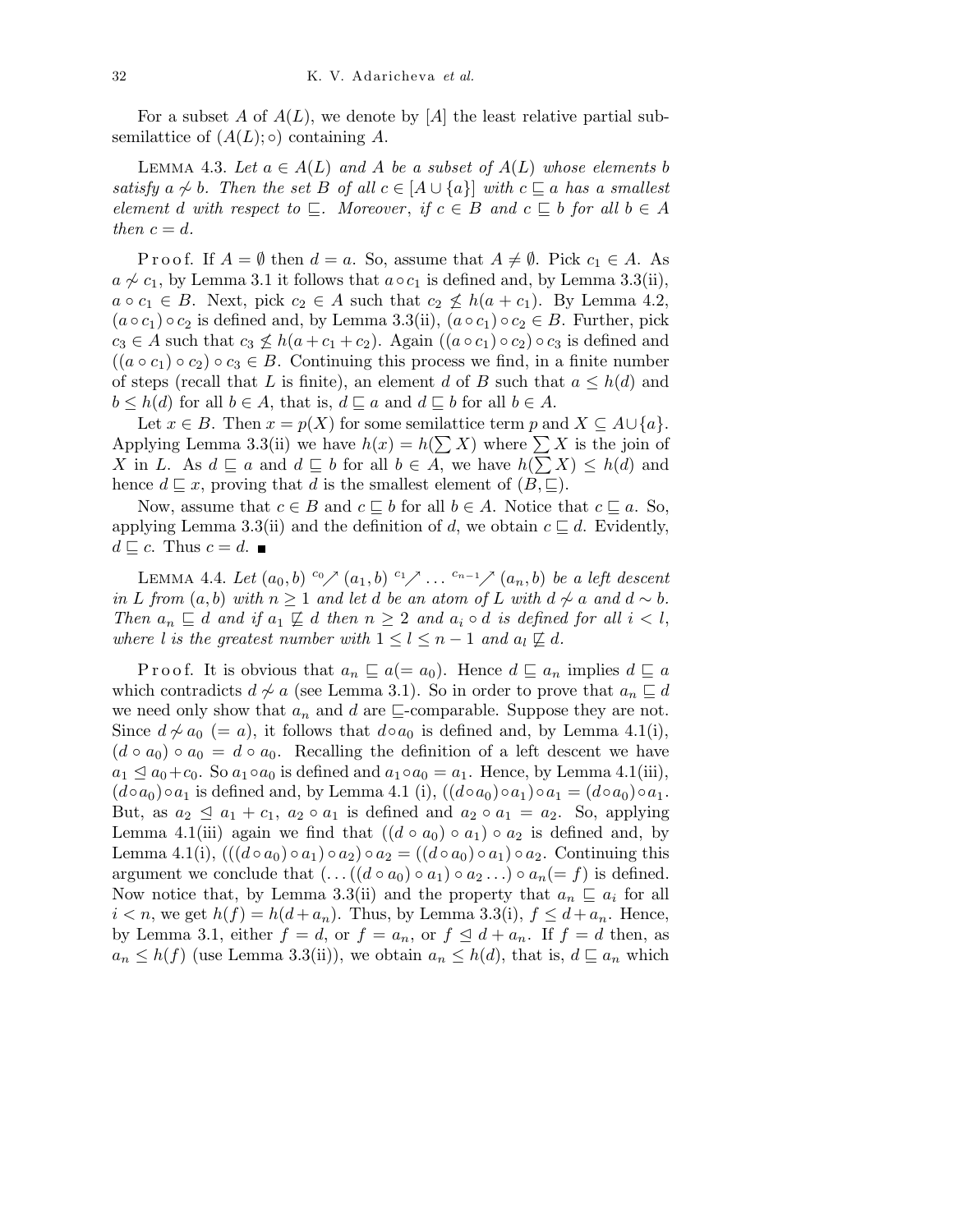contradicts our assumption. If  $f = a_n$  then, as  $d \leq h(f)$  (use Lemma 3.3(ii)), we have  $d \leq h(a_n)$ , that is,  $a_n \sqsubseteq d$  which again contradicts our assumption. If  $f \leq d + a_n$  then  $d \sim a_n$  which together with the assumption that  $d \sim b$ contradicts the assumption that  $(a_0,b),\ldots,(a_n,b)$  is a left descent from  $(a, b)$ . Thus d and  $a_n$  are  $\sqsubseteq$ -comparable. Consequently,  $a_n \sqsubseteq d$ .

We now show that  $a_i \circ d$  is defined for all  $i \leq l$  provided that  $a_1 \not\sqsubseteq d$ . That  $a_0 \circ d$  is defined is obvious since  $a_0 = a$  and  $d \nsim a$ . Fix  $i = 1, \ldots, l$ . Arguing as above one shows that  $(\ldots(d \circ a_0) \circ a_1 \ldots) \circ a_i$  is defined. Since  $a_i \sqsubseteq a_k$  for all  $k = 0, \ldots, i$ , by Lemma 3.3(ii) we have  $h(d + a_i) = h((\ldots(d \circ$  $a_0 \circ a_1 \ldots \circ a_i$ ). Hence, by Lemma 3.3(i),  $(\ldots (d \circ a_0) \circ a_1 \ldots) \circ a_i \leq a_i + d$ . If  $(\ldots(d \circ a_0) \circ a_1 \ldots) \circ a_i = a_i$  then  $a_i \sqsubseteq d$ , a contradiction since  $i \leq l$  and, therefore,  $a_i \not\sqsubseteq d$ . If  $((d \circ a_0) \circ a_1 \dots) \circ a_i = d$  then  $d \sqsubseteq a_0$  which in view of Lemma 3.1 contradicts  $d \not\sim a_0 (= a)$ . Thus  $((d \circ a_0) \circ a_1 ... ) \circ a_i \leq a_i + d$ and, therefore,  $a_i \circ d$  is defined which completes the proof.  $\blacksquare$ 

LEMMA 4.5. Let  $(a_0, b)$  <sup>c</sup>o $\nearrow$   $(a_1, b)$  <sup>c</sup><sup>1</sup> $\nearrow$  ... <sup>c<sub>n-1</sub> $\nearrow$ </sup>  $(a_n, b)$  be a left descent in L from  $(a,b)$  with  $n \geq 1$  and let d be an atom of L with  $d \nless a, d \sim b$ and  $a_1 \not\sqsubseteq d$ . Then there exists a left descent in L from  $(a,b)$  which ends in  $(a_n, b)$  and starts with  $(a_0, b)$  <sup>c</sup> $\nearrow$   $(a_1, b)$  <sup>d</sup> $\nearrow$   $(a_1 \circ d, b)$ .

P r o o f. By Lemma 4.4,  $a_i \circ d$  is defined for each  $i = 0, 1, \ldots, l$ , where l is the greatest number such that  $1 \leq l \leq n-1$  and  $a_l \not\sqsubseteq d$ . In particular,  $a_1 \circ d$  is defined which, by Lemma 3.3, implies  $a_1 \circ d \le a_1 + d$  and so, by Lemma 3.1, we have either  $a_1 \circ d \in \{a_1, d\}$  or  $a_1 \circ d \le a_1 + d$ . If  $a_1 \circ d = a_1$ then  $a_1 \subseteq d$ , a contradiction. If  $a_1 \circ d = d$  then  $d \subseteq a_1$  and hence  $d \subseteq a_0$ , since  $a_1 \subseteq a_0$ , but this in view of Lemma 3.1 contradicts  $d \nsim a_0$ . Thus  $a_1 \circ d \leq a_1 + d$ . So we have a sequence

$$
(a_0, b) \ ^{c_0} \nearrow (a_1, b) \ \ ^{d} \nearrow (a_1 \circ d, b).
$$

C a s e 1:  $l = 1$ . If  $a_2 = a_1 \circ d$  then the proof is complete. So, consider the case when  $a_2 \neq a_1 \circ d$ . As  $a_2 \sqsubseteq d$  because  $l = 1$  and, as  $a_2 \sqsubseteq a_1$  and  $a_1 \circ d$  is defined, by Lemma 3.3(ii), we obtain  $a_2 \sqsubseteq a_1 \circ d \sqsubseteq a_1$ . This, by  $a_2 = a_1 \circ c_1$  and Lemma 4.1(ii), implies that  $(a_1 \circ d) \circ c_1$  is defined and  $(a_1 \circ d) \circ c_1 = a_2$ . So, by Lemma 3.3(i), we have  $a_2 \le a_1 \circ d + c_1$ . Hence  $a_2 \leq a_1 \circ d + c_1$  because  $a_2 \neq a_1 \circ d$  and  $a_2 \neq c_1$ . So, the desired descent is

$$
(a_0,b) \overset{c_0}{\sim} (a_1,b) \overset{d}{\sim} (a_1 \circ d,b) \overset{c_1}{\sim} (a_2,b) \overset{c_2}{\sim} \dots \overset{c_{n-1}}{\sim} (a_n,b).
$$

C a se 2:  $l > 2$ . For a fixed  $1 \leq i \leq l-1$  we have

CLAIM 1. If  $c_i \nsim a_i \circ d$  then  $(a_i \circ d, b) \circ \infty$   $(a_{i+1} \circ d, b)$ .

P r o o f. As  $a_i \circ d$  is defined and, since  $c_i \not\sim a_i \circ d$ , so is  $c_i \circ (a_i \circ d)$ , applying Proposition 3.4 we have  $a_{i+1} \circ d = (c_i \circ a_i) \circ d = c_i \circ (a_i \circ d)$ . So, as  $c_i \nsim a_i \circ d$ , it follows that  $a_{i+1} \circ d \leq a_i \circ d + c_i$  which means that  $(a_i \circ d, b) \ ^{c_i} \nearrow (a_{i+1} \circ d, b).$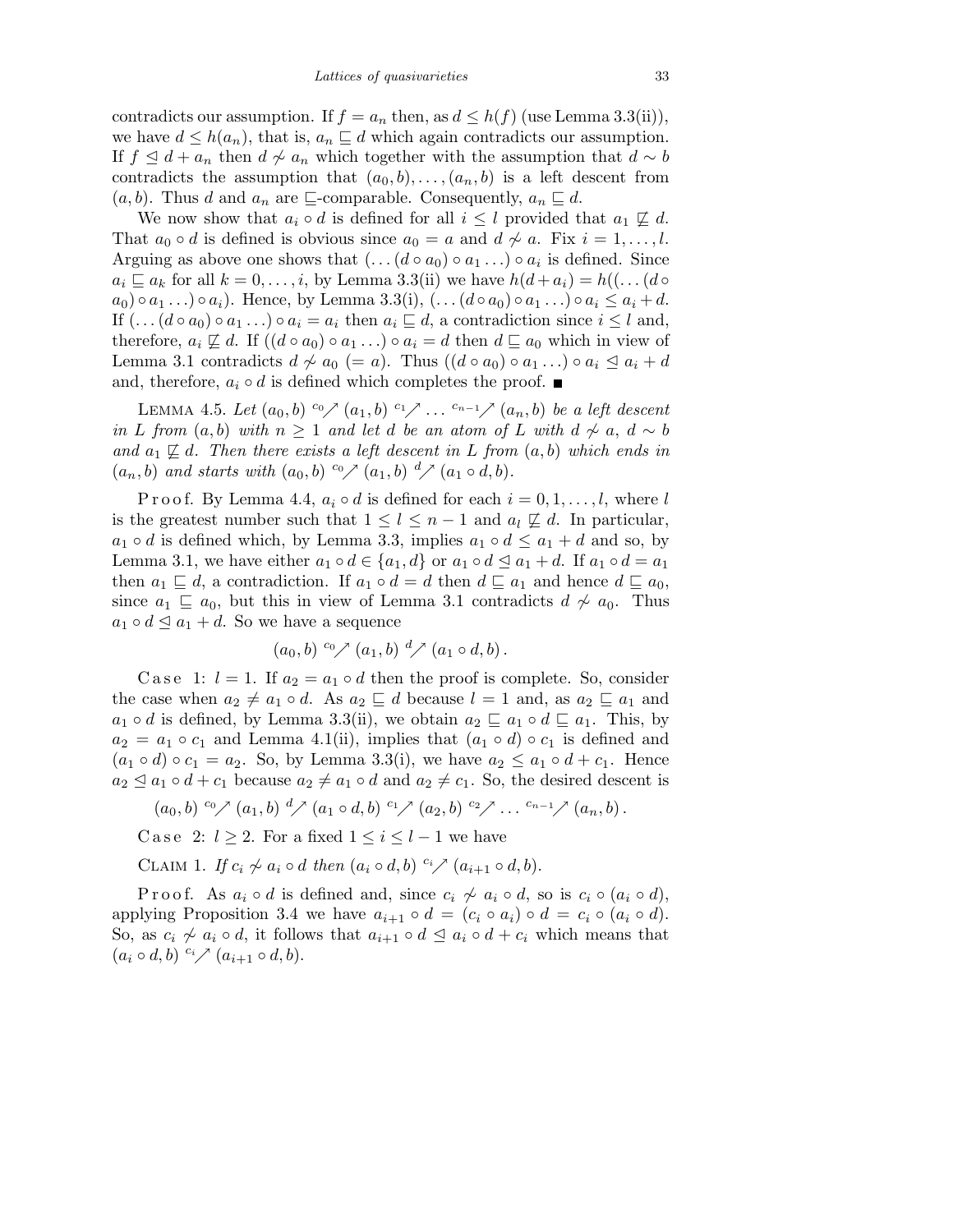CLAIM 2. If  $c_i \sim a_i \circ d$  then  $a_i \circ d = a_{i+1} \circ d$ .

P r o o f. As  $a_i \circ d$  is defined and  $a_i \circ a_{i+1} = a_{i+1}$  (recall that  $a_{i+1} \leq a_i + c_i$ ), it follows by Lemma 4.1(i) and (iii) that  $(a_i \circ d) \circ a_{i+1}$  is defined. Applying Lemma 3.3(ii) we have  $h((a_i \circ d) \circ a_{i+1}) = h(a_i \circ d + a_{i+1})$ . We now show that  $a_i \circ d \sqsubseteq c_i$ . Suppose otherwise, that is,  $c_i \not\leq h(a_i \circ d)$ . As  $a_i \circ d \sim c_i$ ,  $c_i \leq$  $h((a_i \circ d) \circ a_{i+1}),$  since  $c_i \leq h(a_{i+1}),$  and  $h((a_i \circ d) \circ a_{i+1}) = h(a_i \circ d + a_{i+1}),$ by (h8) it follows that  $h((a_i \circ d) \circ a_{i+1}) = h(c_i + a_{i+1}) = h(a_{i+1})$ . So, by Lemma 3.3(ii), we obtain  $d \leq h(a_{i+1})$ , a contradiction since  $i+1 \leq l$  and, therefore,  $a_{i+1} \not\sqsubseteq d$ . Thus  $a_i \circ d \sqsubseteq c_i$ . So, applying Lemma 3.3(ii) again, we obtain

$$
h(a_i \circ d) = h(a_i \circ d + c_i) = h(a_i + d + c_i) = h(a_i + c_i + d)
$$
  
=  $h(a_{i+1} + d) = h(a_{i+1} \circ d)$ .

Hence, by Lemma 3.3(i),  $a_i \circ d = a_{i+1} \circ d$  which shows the claim.

Applying Claims 1 and 2 we get a sequence

 $(a_0, b) \ ^{c_0} \nearrow (a_1, b) \ ^{d} \nearrow (a_1 \circ d, b) \nearrow \dots \nearrow (a_l \circ d, b).$ 

Now, we split Case 2 into the following two subcases.

Subcase A:  $a_l \circ d = a_{l+1}$ . The desired left descent is

$$
(a_0,b) \overset{c_0}{\sim} (a_1,b) \overset{d}{\sim} (a_1 \circ d,b) \nearrow \ldots \nearrow (a_l \circ d,b) \overset{c_{l+1}}{\sim} \ldots \overset{c_{n-1}}{\sim} (a_n,b).
$$

Subcase B:  $a_l \circ d \neq a_{l+1}$ . As  $a_{l+1} \sqsubseteq a_l$  and  $a_{l+1} \sqsubseteq d$ , we have  $a_{l+1} \sqsubseteq a_l \circ d \sqsubseteq a_l$ . So, as  $a_{l+1} = a_l \circ c_l$ , by Lemma 4.1(ii) we see that  $(a_l \circ d) \circ c_l$  is defined and  $(a_l \circ d) \circ c_l = a_{l+1}$ . As  $a_{l+1} \notin \{a_l \circ d, c_l\}$ , applying Lemmas 3.3(i) and 3.1 we obtain  $a_{l+1} \leq (a_l \circ d) + c_l$ . So the desired left descent from  $(a,b)$  is

$$
(a_0, b) ^{c_0} \nearrow (a_1, b) ^{d} \nearrow (a_1 \circ d, b) \nearrow ...
$$
  
  $\qquad \qquad ... \nearrow (a_l \circ d, b) ^{c_l} \nearrow (a_{i+1}, b) ^{c_{i+1}} \nearrow ... ^{c_{n-1}} \nearrow (a_n, b).$ 

This completes the proof of the lemma.  $\blacksquare$ 

We are now ready to prove the main lemma of this section.

LEMMA 4.6. Suppose  $L$  is a finite atomistic lattice that admits an equaclosure operator. Then L has univocally terminating left descents.

P r o o f. Let  $(a, b)$  be a pair of atoms of L with  $a \sim b$ . Let

$$
(D1) \qquad (a_0, b) \, \overset{c_0}{\sim} \, \dots \, \overset{c_{n-1}}{\sim} \, (a_n, b)
$$

be a left descent in L from  $(a,b)$ . Of course, we may assume that  $n \geq 1$ since otherwise the pair  $(a, b)$  would be free and this would mean that any left descent from  $(a,b)$  consists only of  $(a,b)$ . The assumption gives that  $x \nsim a$  and  $x \sim b$  for some x of  $A(L)$ .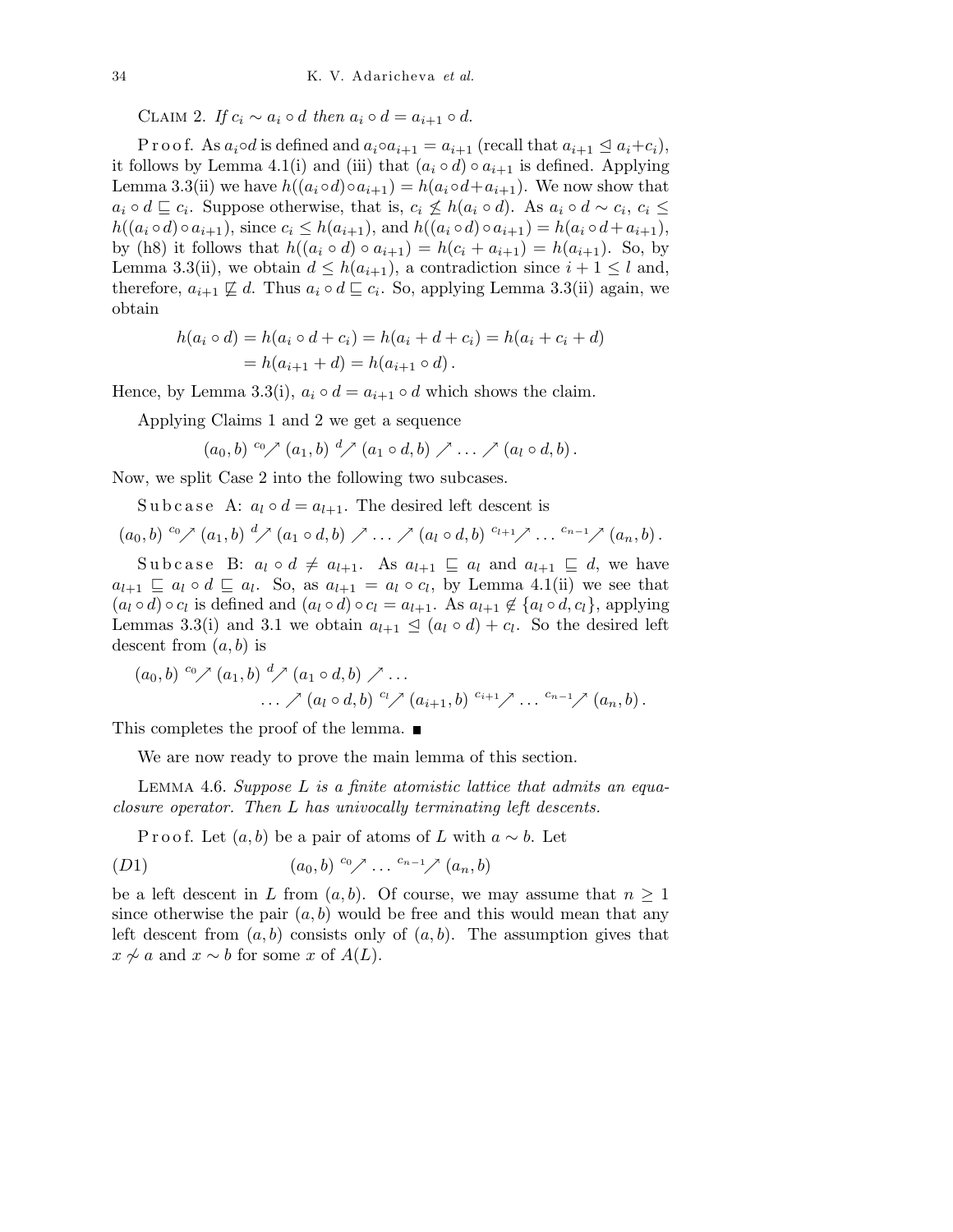We define inductively two sequences  $A_0, A_1, \ldots, B_0, B_1, \ldots$  of non-empty subsets of  $A(L)$  and a sequence  $d_0, d_1,...$  in  $A(L)$ . Recall that, for  $C \subseteq$  $A(L)$ , [C] denotes the least relative partial subsemilattice of  $(A(L);\circ)$  containing  $C$ . We set

$$
A_0 := \{ x \in A(L) : x \not\sim a \text{ and } x \sim b \},
$$
  
\n
$$
B_0 := \{ x \in [A_0 \cup \{a\}] : x \sqsubseteq a \},
$$
  
\n
$$
d_0 := \text{the smallest element of } (B_0, \sqsubseteq)
$$

(which exists in view of Lemma 4.3). Assume now that  $A_i, B_i$  and  $d_i$  are defined. If there is no x in  $A(L)$  such that  $x \sim d_i$  and  $x \sim b$ , then we stop the construction. Otherwise we set

$$
A_{i+1} := \{x \in A(L) : x \not\sim d_i \text{ and } x \sim b\},\
$$
  
\n
$$
B_{i+1} := \{x \in [A_{i+1} \cup \{d_i\}] : x \sqsubseteq d_i\},\
$$
  
\n
$$
d_{i+1} := \text{the smallest element of } (B_{i+1}, \sqsubseteq)
$$

(which exists in view of Lemma 4.3). As  $L$  is finite, the above procedure terminates after a finite number of steps, say  $k$ . Thus we have sequences  $A_0, A_1, \ldots, A_k, B_0, B_1, \ldots, B_k$  and  $d_0, d_1, \ldots, d_k$ .

The idea of the proof is to construct a left descent in  $L$  from  $(a, b)$  that ends in  $(a_n, b)$  and contains each of the pairs  $(d_0, b), \ldots, (d_k, b)$ . This will give that  $(d_k, b) = (a_n, b)$ , that is,  $d_k = a_n$  since, for each x in  $A(L)$ ,  $x \sim b$ implies  $x \sim d_k$ . This in turn will show that L has univocally terminating left descents because the sequence  $d_0, d_1, \ldots, d_k$  is uniquely determined by the pair  $(a, b)$ .

We first construct a left descent in L from  $(a, b)$  that ends in  $(a_n, b)$  and contains  $(d_0, b)$ .

C a se 1: For each x in  $A_0$ ,  $a_1 \subseteq x$ . Notice that  $a_1 \in B_0$  since  $c_0 \in A_0$ and  $a_1 = a \circ c_0$ . So  $a_1 = d_0$  by Lemma 4.3. Thus  $(d_0, b)$  already occurs in  $(D1).$ 

Case 2:  $a_1 \not\sqsubseteq x$  for some x of  $A_0$ . Pick  $e_1$  in  $A_0$  such that  $a_1 \not\sqsubseteq e_1$ . Then Lemma 4.5 yields a left descent in L from  $(a, b)$ 

(D2) 
$$
(a_0, b) \ ^{c_0} \nearrow (a_1, b) \ ^{e_1} \nearrow (a_1 \circ e_1, b) \nearrow \dots \nearrow (a_n, b).
$$

If there is no x in  $A_0$  with  $a_1 \circ e_1 \not\sqsubseteq x$  then, by Lemma 4.3,  $a_1 \circ e_1 = d_0$ and hence  $(D2)$  contains the pair  $(d_0, b)$ . Otherwise, pick  $e_2$  in  $A_0$  with  $a_1 \circ e_1 \not\sqsubseteq e_2$ . Obviously,  $e_2 \sim b$  since  $e_2 \in A_0$ . We show  $e_2 \not\sim a_1$ . This, by  $a_1 \circ e_1 \not\sqsubseteq e_2$ , will allow us to apply Lemma 4.5 to the left descent

$$
(D3) \qquad (a_1, b) \ ^{e_1} \nearrow (a_1 \circ e_1, b) \nearrow \dots \nearrow (a_n, b)
$$

obtained from  $(D2)$  by cancelling  $(a_0, b)$ . We will then have a left descent from  $(a_1, b)$  that ends in  $(a_n, b)$  and whose first three elements are  $(a_1, b)$  <sup>e<sub>1</sub></sup>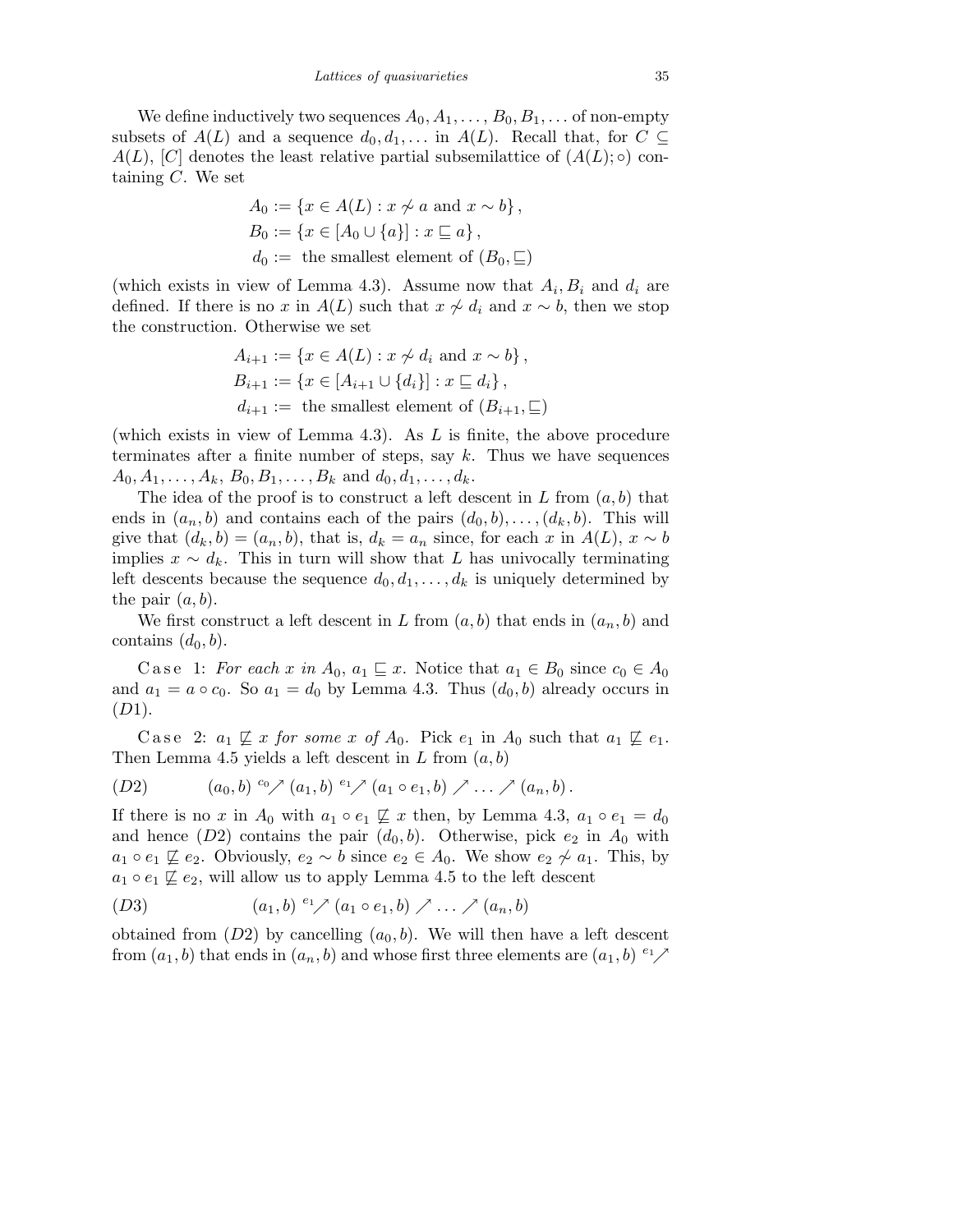$(a_1 \circ e_1, b) \overset{e_2}{\sim} ((a_1 \circ e_1) \circ e_2, b)$ . This in turn will give us a left descent from  $(a,b)$  that ends in  $(a_n,b)$  and whose first four elements are

$$
(D4) \qquad (a_0,b) \, \overset{c_0}{\sim} \, (a_1,b) \, \overset{e_1}{\sim} \, (a_1 \circ e_1,b) \, \overset{e_2}{\sim} \, ((a_1 \circ e_1) \circ e_2,b).
$$

So we need to show that  $e_2 \not\sim a_1$ . Since  $a_1 \circ e_1 \sqsubseteq a_1$  and  $a_1 \circ e_1 \not\sqsubseteq e_2$ , we have  $a_1 \not\sqsubseteq e_2$ . By Lemma 4.4,  $a_1 \circ e_2$  is defined. Hence  $a_1 \circ e_2 \leq a_1 + e_2$ . If  $a_1 \circ e_2 = a_1$  then  $a_1 \subseteq e_2$  which is impossible since  $a_1 \circ e_1 \subseteq a_1$  and  $a_1 \circ e_1 \not\sqsubseteq e_2$ . If  $a_1 \circ e_2 = e_2$  then  $e_2 \sqsubseteq a_1 \sqsubseteq a_0 (= a)$  which is impossible since  $e_2 \in A_0$  and so  $e_2 \nsim a$  (use Lemma 3.1). Thus  $a_1 \circ e_2 \le a_1 + e_2$  which implies that  $e_2 \not\sim a_1$ .

Now, if  $(a_1 \circ e_1) \circ e_2 \sqsubseteq x$  for all  $x \in A_0$  then, by Lemma 4.3,  $(a_1 \circ e_1) \circ$  $e_2 = d_0$  and the construction of a left descent in L from  $(a, b)$  that ends in  $(a_n, b)$  and contains  $(d_0, b)$  is complete. Otherwise we pick  $e_3$  in  $A_0$  with  $(a_1 \circ e_1) \circ e_2 \not\sqsubseteq e_3$ . Recall that we have already found a left descent in L from  $(a_0, b)$  that ends in  $(a_n, b)$  and starts with  $(D4)$ .

We show  $a_1 \circ e_1 \not\sim e_3$ . As  $(a_1 \circ e_1) \circ e_2 \sqsubseteq a_1$  and  $(a_1 \circ e_1) \circ e_2 \not\sqsubseteq e_3$ , we have  $a_1 \not\sqsubseteq e_3$ . So, by Lemma 4.4,  $(a_1 \circ e_1) \circ e_3$  is defined. Hence  $(a_1 \circ e_1) \circ e_3 \leq a_1 \circ e_1 + e_3$ . If  $(a_1 \circ e_1) \circ e_3 = a_1 \circ e_1$  then  $a_1 \circ e_1 \sqsubseteq e_3$  which, by  $(a_1 \circ e_1) \circ e_2 \sqsubseteq a_1 \circ e_1$ , implies  $(a_1 \circ e_1) \circ e_2 \sqsubseteq e_3$ , a contradiction. If  $(a_1 \circ e_1) \circ e_3 = e_3$  then  $e_3 \sqsubseteq a_1 \circ e_1 \sqsubseteq a_1 \sqsubseteq a$ , a contradiction since  $e_3 \in A_0$ and, by Lemma 3.1,  $e_3 \not\sqsubseteq a$ . Thus  $(a_1 \circ e_1) \circ e_3 \preceq a_1 \circ e_1 + e_3$  which implies that  $a_1 \circ e_1 \not\sim e_3$ .

Notice that  $e_3 \sim b$  since  $e_3 \in A_0$ . Hence applying Lemma 4.5 we have a left descent in L from  $(a_1 \circ e_1, b)$  that ends in  $(a_n, b)$  and starts with

 $(a_1 \circ e_1, b) \ ^{e_2} \nearrow ((a_1 \circ e_1) \circ e_2, b) \ ^{e_3} \nearrow (((a_1 \circ e_1) \circ e_2) \circ e_3, b).$ 

So we have a left descent in L from  $(a, b)$  that ends in  $(a_n, b)$  and starts with

 $(a_0, b) \overset{c_0}{\sim} (a_1, b) \overset{e_1}{\sim} (a_1 \circ e_1, b) \overset{e_2}{\sim} ((a_1 \circ e_1) \circ e_2, b) \overset{e_3}{\sim} (((a_1 \circ e_1) \circ e_2) \circ e_3, b).$ If, for each x of  $A_0$ ,  $((a_1 \circ e_1) \circ e_2) \circ e_3 \sqsubseteq x$  then, by Lemma 4.3,  $((a_1 \circ e_1) \circ$  $(e_2) \circ e_3 = d_0$  and the construction of a left descent in L from  $(a, b)$  that ends in  $(a_n, b)$  and contains  $(d_0, b)$  is complete. Otherwise we pick  $e_4$  in  $A_0$  with  $((a_1 \circ e_1) \circ e_2) \circ e_3 \not\sqsubseteq e_4$  and continue the above argument. As  $A_0$  is finite, after a finite number of steps we find a left descent

$$
(a_0,b)\nearrow\ldots\nearrow (d_0,b)\nearrow\ldots\nearrow (a_n,b)
$$

that ends in  $(a_n, b)$  and contains the pair  $(d_0, b)$ . Now applying the above arguments to the part of the resulting left descent that begins with  $(d_0, b)$ we find a left descent that ends in  $(a_n, b)$  and contains  $(d_1, b)$ . Next gluing the left descent from  $(d_0, b)$  obtained in this way with the beginning part of the previously constructed left descent we obtain a left descent from  $(a, b)$ that ends in  $(a_n, b)$  and contains both  $(d_0, b)$  and  $(d_1, b)$ . Continuing in this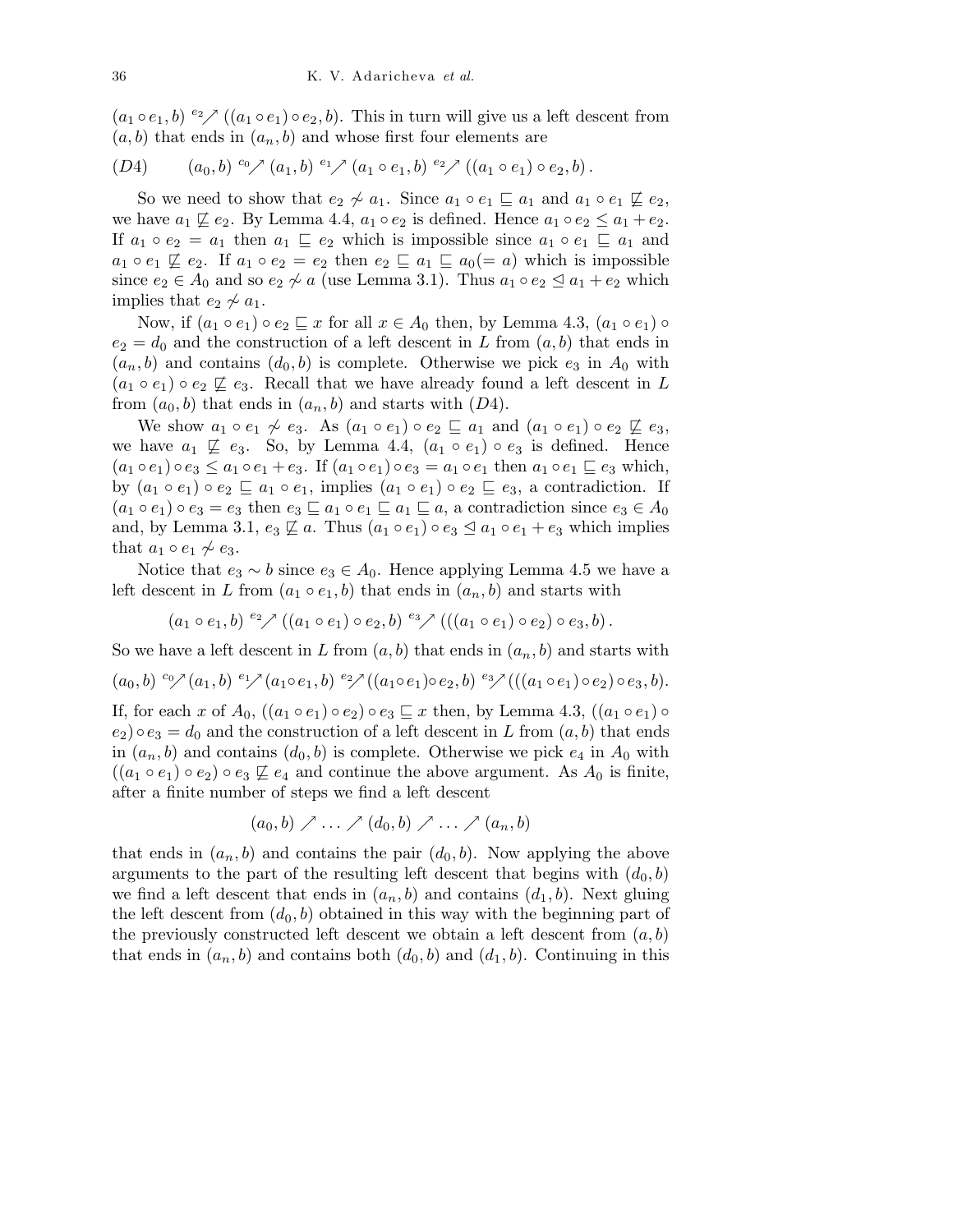way we find a left descent in L from  $(a, b)$  that ends in  $(a_n, b)$  and contains all the pairs  $(d_m, b)$ , where  $m = 0, \ldots, k$ . This completes the proof.

5. Parities of right and left slaloms. In this section we show that in every finite atomistic lattice that admits an equa-closure operator right and left slaloms have different parities.

As in the previous section  $L$  is a finite atomistic lattice with an equaclosure operator h.

LEMMA 5.1. If  $a \sim b$  and  $(a_0, b)$  <sup>c</sup>o<sub></sub> $\nearrow$  ... <sup>c<sub>n-1</sub></sup> $\nearrow$   $(a_n, b)$  is a left descent in L from  $(a,b)$  with  $a_n$  and  $b \sqsubseteq$ -comparable then  $a_0 \sqsubseteq b$  or  $b \sqsubseteq a_n$ .

P r o o f. Assume  $b \not\sqsubseteq a_n$ . Then  $a_n \sqsubseteq b$  since  $a_n$  and  $b$  are  $\sqsubseteq$ -comparable. Denote by k the smallest number  $0 \leq k \leq n$  such that  $a_k \subseteq b$ . Since  $a_n \subseteq b$ , such a number exists. We show  $k = 0$  which will complete the proof. Suppose  $k \geq 1$ . We have

CLAIM. For each  $i = 0, \ldots, n, a_i \sqsubseteq b$  or  $b \sqsubseteq a_i$ .

P r o o f. We split the proof into two cases.

C a se 1:  $a_{k-1} \circ b$  is not defined. Then  $a_{k-1} \sim b$ . So, as  $a_{k-1} \not\sqsubseteq b$ ,  $a_k \subseteq b$  and  $h(a_k) = h(a_{k-1} + c_{k-1}),$  by (h8) we have  $h(a_k) = h(b + c_{k-1}).$ This implies  $a_k \leq b + c_{k-1}$ . But  $b \sim c_{k-1}$ . So  $a_k = b$ ; the case  $a_k = c_{k-1}$ is impossible since  $a_k \leq a_{k-1} + c_{k-1}$ . Hence, for each  $0 \leq i \leq n$ ,  $a_i \sqsubseteq b$  or  $b \sqsubseteq a_i$  since  $a_n \sqsubseteq \ldots \sqsubseteq a_0$ .

C a se 2:  $a_{k-1} \circ b$  is defined. We first show  $b \sqsubseteq a_0$ . Suppose  $b \not\sqsubseteq a_0$ . Then, as  $b \sim a_0$  because  $b \sim a$  and  $a_0 = a$ ,  $a_0 \leq h(a_{k-1} \circ b)$  because  $a_0 \leq h(a_{k-1})$ , and, by Lemma 3.3(ii),  $h(a_{k-1} \circ b) = h(a_{k-1} + b)$ , it follows by (h8) that  $h(a_{k-1} \circ b) = h(a_{k-1} + a_0)$  which, by  $a_0 \leq h(a_{k-1})$ , implies  $h(a_{k-1} \circ b) = h(a_{k-1})$ . So, applying (h5) we obtain  $a_{k-1} \circ b = a_{k-1}$ . This, however, by Lemma 3.3(ii), yields  $a_{k-1} \subseteq b$  which contradicts the minimality of k. Thus  $b \sqsubseteq a_0$ .

As  $a_{k-1} \circ b$  is defined, we have either  $a_{k-1} \circ b \leq a_{k-1} + b$  or  $a_{k-1} \circ b \in$  ${a_{k-1},b}$ . Accordingly we consider two subcases.

Subcase A:  $a_{k-1} \circ b \leq a_{k-1} + b$ . As  $a_0 \sim b$ , it follows that  $k-1 \neq 0$ , that is,  $k \geq 2$ . We show that  $b \sqsubseteq c_i$  for all  $i < k-1$ . Suppose  $b \not\sqsubseteq c_i$ for some  $i < k - 1$ . Then  $c_i \not\leq h(b)$ . As  $b \sim c_i$  and  $c_i \leq h(a_{k-1} \circ b)$ because  $c_i \leq h(a_{k-1})$  and, by Lemma 3.3(ii),  $h(a_{k-1} \circ b) = h(a_{k-1} + b)$ , it follows by (h8) that  $h(a_{k-1} \circ b) = h(a_{k-1} + c_i)$ . But  $c_i \leq h(a_{k-1})$ . So  $h(a_{k-1} \circ b) = h(a_{k-1})$ . Therefore, by (h5),  $a_{k-1} \circ b = a_{k-1}$  which yields  $a_{k-1} \subseteq b$  and contradicts the minimality of k. Thus  $b \subseteq c_i$  for all  $i < k - 1$ . In particular,  $b \sqsubseteq c_0$ . So, as  $b \sqsubseteq a_0$  (see above), we obtain  $a_0 \circ c_0 \le a_0 + c_0 \le h(b)$  which, by  $a_1 = a_0 \circ c_0$ , implies  $b \sqsubseteq a_1$ . But  $b \sqsubseteq c_1$  (if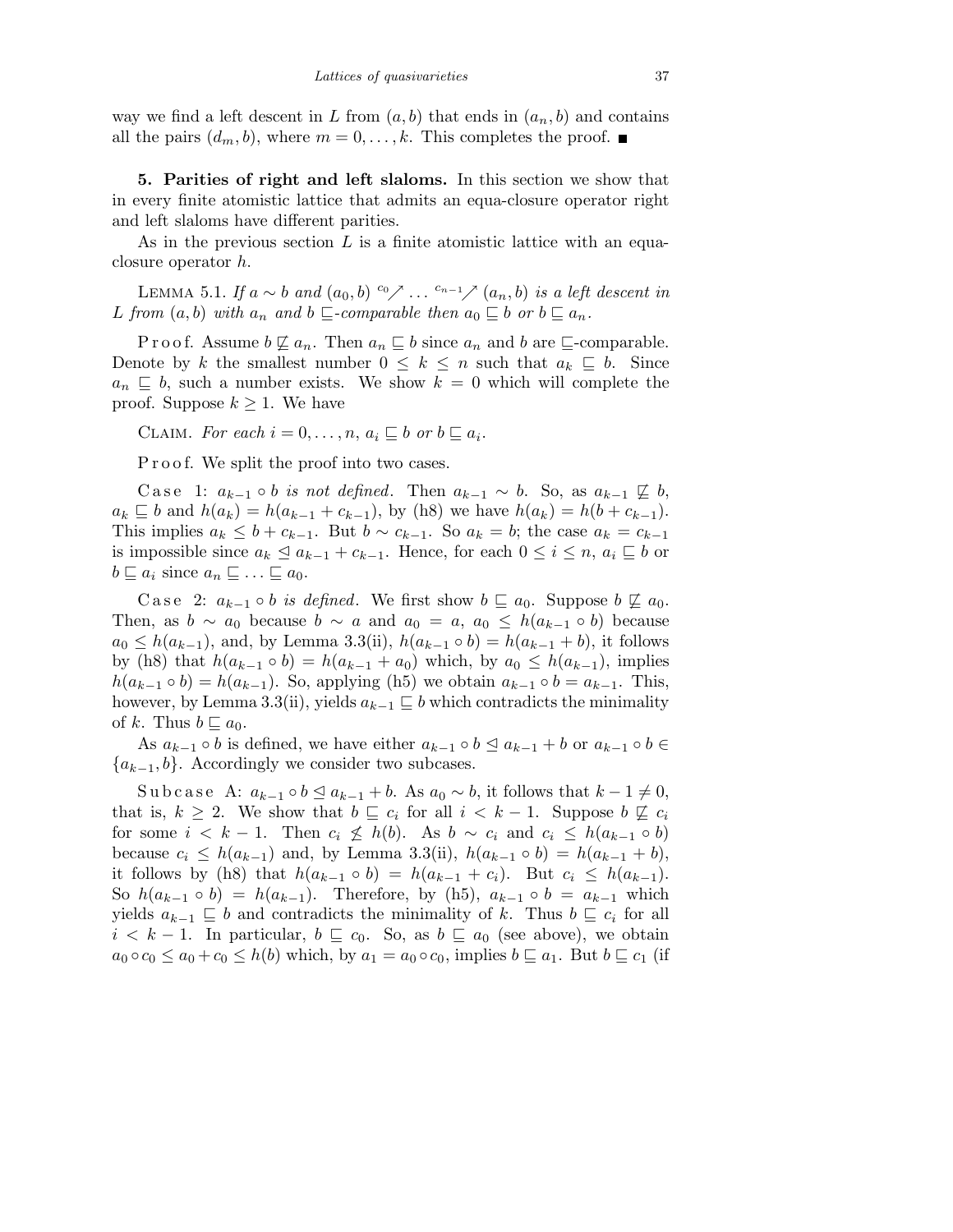$k-1 \geq 2$ ). So, as  $b \sqsubseteq a_1$ , we obtain as before  $b \sqsubseteq a_2$ ; recall that  $a_2 = a_1 \circ c_1$ . Eventually, we get  $b \sqsubseteq a_{k-1}$ . Thus  $a_k \sqsubseteq b \sqsubseteq a_{k-1}$ , and, therefore,  $a_i \sqsubseteq b$  or  $b \sqsubseteq a_i$  for all  $i = 0, \ldots, n$ .

Subcase B:  $a_{k-1} \circ b \in \{a_{k-1}, b\}$ . Then  $a_{k-1} \circ b = b$  because the case  $a_{k-1} \circ b = a_{k-1}$  contradicts the minimality of k. Hence  $b \sqsubseteq a_{k-1}$  and so  $a_k \sqsubseteq b \sqsubseteq a_{k-1}$ . Thus either  $a_i \sqsubseteq b$  or  $b \sqsubseteq a_i$  for all  $i = 0, \ldots, n$ .

Thus the proof of the claim is complete.

The claim, definition of k and  $k \geq 1$  show that  $a_k \subseteq b \subseteq a_{k-1}$ . But  $a_k = a_{k-1} \circ c_{k-1}$ . So, by Lemma 4.1(ii),  $b \circ c_{k-1}$  is defined and  $b \circ c_{k-1} = a_k$ . From the definition of a left descent it follows that  $b \sim c_{k-1}$ , and, therefore, we have  $a_k \in \{b, c_{k-1}\}.$  But  $a_k \neq c_{k-1}$  because  $a_k \leq a_{k-1} + c_{k-1}.$  So  $a_k = b$ . Since  $b \not\sqsubseteq a_n$ , this yields  $k < n$ . Hence  $k + 1 \leq n$  and, therefore,  $a_{k+1} \le a_k + c_k$ . So, as  $a_k = b$ , we obtain  $a_{k+1} \le b + c_k$ . But this is impossible because  $b \sim c_k$ . Thus  $k = 0$  which means  $a_0 \subseteq b$  and completes the proof of the lemma.  $\blacksquare$ 

LEMMA 5.2. If  $a \sim b$  and  $(a, b_0) \searrow^{c_0} \dots \searrow^{c_{n-1}} (a, b_n)$  is a right descent in L from  $(a,b)$  with a and  $b_n \sqsubseteq$ -comparable then  $b_0 \sqsubseteq a$  or  $a \sqsubseteq b_n$ .

Proof. Notice that  $(b_0, a) \overset{c_0}{\sim} \ldots \overset{c_{n-1}}{\sim} (b_n, a)$  is a left descent in L from  $(b, a)$ . Next apply Lemma 5.1.

LEMMA 5.3. Suppose  $a, b \in A(L)$ ,  $a \sim b$  and  $(a_0, b)$  <sup>co</sup>  $\nearrow$  ... <sup>c<sub>n-1</sub></sup>  $\nearrow$  $(a_n, b) \searrow^{d_0} \ldots \searrow^{d_{m-1}} (a_n, b_m)$  is a left descent followed by a right descent, both non-trivial, with  $a_0 = a$ . Then the following conditions hold:

- (i)  $a_n \sqsubseteq b_m$  *implies*  $a \sqsubseteq b$ ;
- (ii)  $a_n \neq b_m$  and  $b_m \sqsubseteq a_n$  imply  $b \sqsubseteq a$ .

P r o o f. (i) Assume  $a_n \sqsubseteq b_m$ . As  $(a_n, b) \searrow^{d_0} \dots \searrow^{d_{m-1}} (a_n, b_m)$  is a right descent from  $(a_n, b)$ , we have  $b_m \sqsubseteq b$  and hence  $a_n \sqsubseteq b$ . So, by Lemma 5.1, either  $a \sqsubseteq b$  or  $a_n = b$ . On the other hand, as both descents are non-trivial, we have  $a_n \neq b$ . Thus  $a \sqsubseteq b$ .

(ii) Assume  $a_n \neq b_m$  and  $b_m \sqsubseteq a_n$ . Applying Lemma 5.2 to the right descent  $(a_n, b) \searrow^{d_0} \dots \searrow^{dm-1} (a_n, b_m)$  we obtain  $b \sqsubseteq a_n$ . But  $(a_0, b) \circ \nearrow$ ...  $c_{n-1}$   $\nearrow$   $(a_n, b)$  is a left descent from  $(a, b)$ . So  $a_n \sqsubseteq a$ . Hence  $b \sqsubseteq a$ .

LEMMA 5.4. Suppose  $a, b \in A(L)$ ,  $a \sim b$  and  $(a_0, b) \searrow^{c_0} \dots \searrow^{c_{n-1}}$  $(a_0, b_n)$   $\overset{d_0}{\frown} \ldots$   $\overset{d_{m-1}}{\frown}$   $(a_m, b_n)$  is a right descent followed by a left one, both non-trivial, with  $a_0 = a$ . Then the following conditions hold:

(i)  $b_n \sqsubseteq a_m$  implies  $b \sqsubseteq a$ ;

(ii)  $a_m \neq b_n$  and  $a_m \sqsubseteq b_n$  implies  $a \sqsubseteq b$ .

Proof. Notice that  $(b, a_0)$  <sup>c<sub>0</sub></sup>  $\nearrow$  ... <sup>c<sub>n-1</sub></sup>  $\nearrow$   $(b_n, a_0)$   $\searrow^{d_0}$  ...  $\searrow^{d_{m-1}}$  $(b_n, a_m)$  satisfies the assumptions of Lemma 5.3.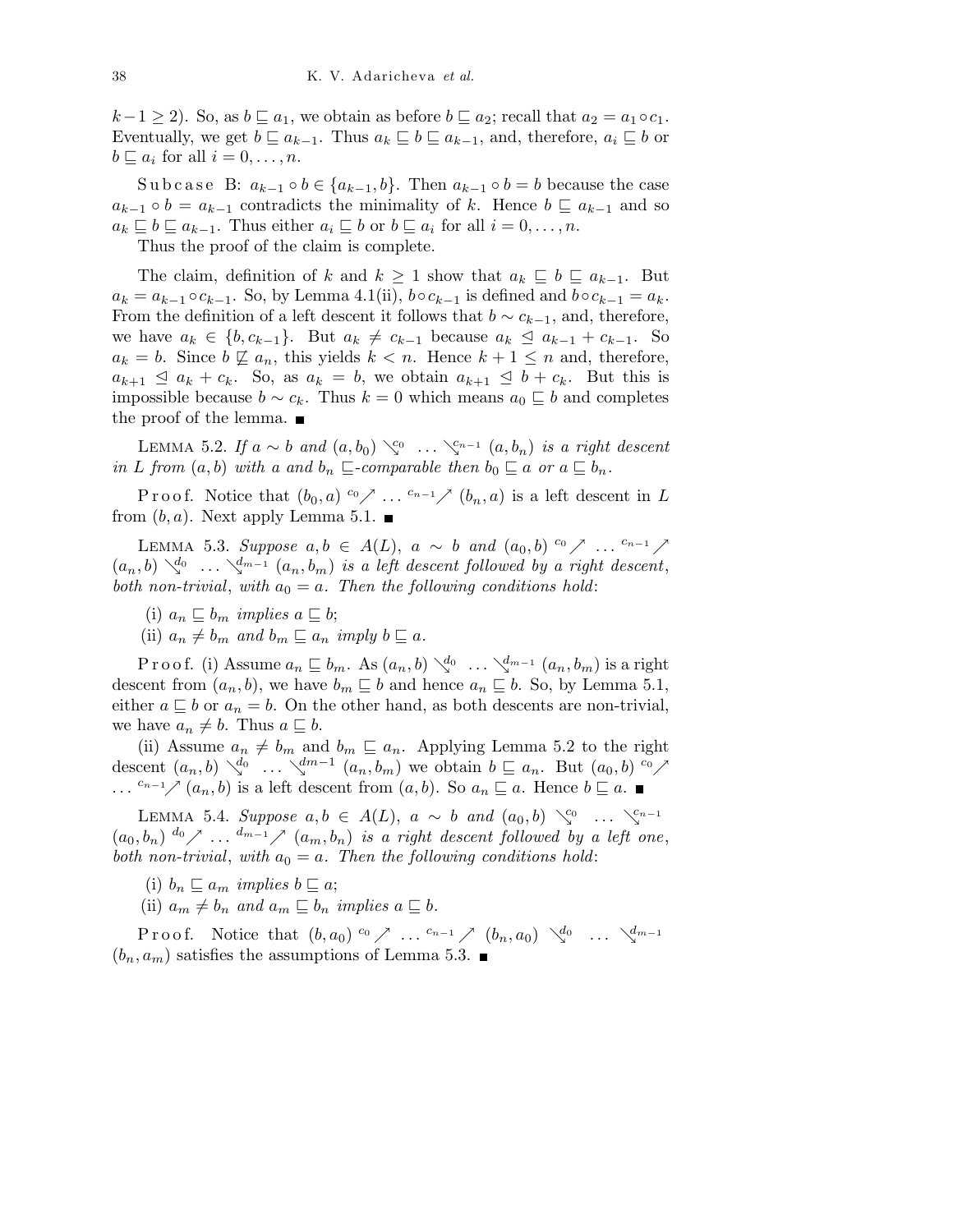LEMMA 5.5. If  $a, b \in A(L)$ ,  $a \sim b$  and there exists a slalom in L with the origin at  $(a, b)$  that is left and exact then  $a \subseteq b$  whenever the slalom is even, and  $b \sqsubset a$  whenever it is odd.

P r o o f. Let  $(a,b),\ldots,(c,c)$  be a relevant slalom and k be the number of its descents.

We consider first the case  $k = 2$ . Then the slalom is of the form  $(a_0, b)$   $\circ \circ \nearrow$  ...  $c_{n-1} \nearrow (a_n, b) \searrow^{d_0}$  ...  $\searrow^{d_{m-1}} (a_n, b_m)$  where  $a_0 = a$  and  $(a_n, b_m) = (c, c)$ . In particular,  $a_n = b_m$ . So applying Lemma 5.3 we obtain  $a \sqsubseteq b$ .

Assume that k is even and  $k \geq 4$ . Consider the last two descents in our slalom. They form a left and exact slalom of the form

$$
(S) \qquad (a'_0, b') \, {}^{c'_0} \nearrow \dots {}^{c'_{n-1}} \nearrow (a'_n, b') \searrow^{d'_0} \dots \searrow^{d'_{m-1}} (a'_n, b'_m) (= (c, c)) \, .
$$

Applying Lemma 5.3 to  $(S)$ , we obtain  $a'_0 \sqsubseteq b'$ . Now notice that the part of our slalom without  $(S)$  but with  $(a'_0, b')$  forms a left and even slalom that ends in  $(a'_0, b')$  and starts with  $(a, b)$ . So, as  $a'_0 \sqsubseteq b'$ , applying Lemma 5.3 a suitable number of times we eventually obtain  $a \subseteq b$ .

Now, let k be odd. If  $k = 1$  then evidently  $b \sqsubseteq a$ . So, let  $k \geq 3$ . Consider the last two descents in  $(a, b), \ldots, (c, c)$ . They form a right and exact slalom of the form

$$
(a'_0, b') \searrow^{c'_0} \dots \searrow^{c'_{n-1}} (a'_n, b) \stackrel{d'_0}{\longrightarrow} \dots \stackrel{d'_{m-1}}{\longrightarrow} (a'_n, b'_m) (= (c, c)) .
$$

By Lemma 5.4,  $b' \sqsubseteq a_0'$ , so that repeated application of that lemma yields  $b \sqsubset a$ .

Again, we have a "dual" version:

LEMMA 5.6. If  $a, b \in A(L)$ ,  $a \sim b$  and there exists a slalom in L with the origin at  $(a,b)$  that is right and exact then  $b \sqsubseteq a$  whenever the slalom is even, and  $a \sqsubseteq b$  whenever it is odd.

P r o o f. Let  $(a,b),\ldots,(c,d)$  be a relevant slalom. Then  $(b,a),\ldots,(d,c)$ forms a slalom with the origin at  $(b, a)$  that is left and exact. The lemma now follows from Lemma 5.5.  $\blacksquare$ 

The following lemma is the main result of this section.

LEMMA 5.7. Suppose  $L$  is a finite atomistic lattice that admits an equaclosure operator. Then right and left slaloms in L have different parities.

P r o o f. Let  $a, b \in A(L)$ ,  $a \sim b$  and suppose that there are two exact slaloms with the origin at  $(a, b)$ , a left and a right one, that are both even or both odd. Then applying Lemmas 5.5 and 5.6 we obtain  $a \subseteq b$  and  $b \sqsubseteq a$ . Hence  $a = b$  because  $\sqsubseteq$  is a partial order on  $A(L)$ . This yields a contradiction since no non-trivial descent can start from  $(a, a)$ . Thus right and left slaloms in L must have different parities.  $\blacksquare$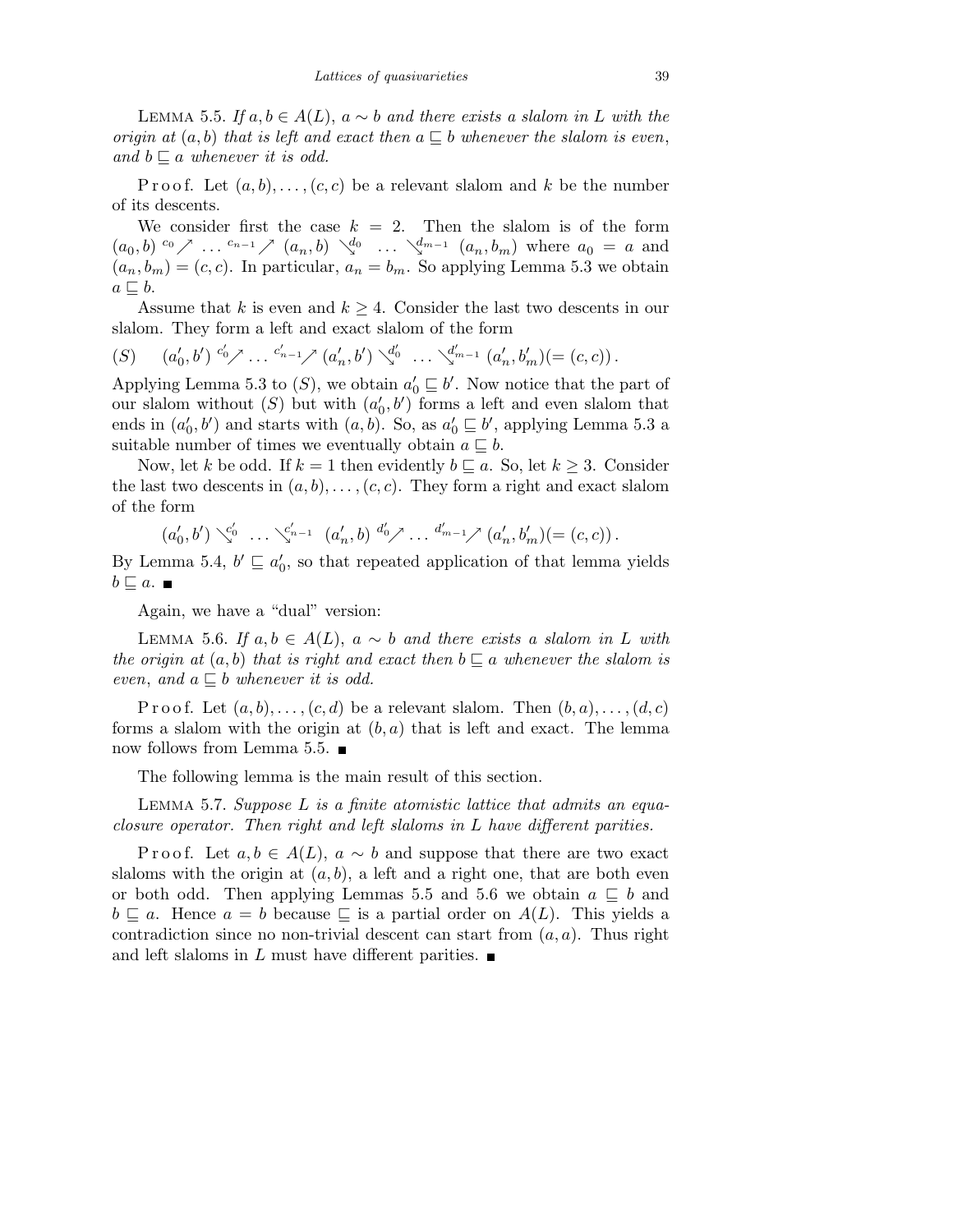6. Proof of the theorem. We are now ready to prove the theorem formulated in the introduction.

Assume L is a finite atomistic lattice.

(i)⇒(ii). Use Propositions 1.1 and 1.2.

(ii)⇒(iii). Apply Theorem 2.1, remarks following Proposition 3.5 and Lemmas 4.6 and 5.7.

 $(iv) \Rightarrow (i)$ . This implication is obvious.

(iii)⇒(iv). Assume  $L \cong Sub(P)$  for some finite semilattice P. Define  $\varphi: P \to 2^P$  by  $\varphi(x) = \{y \in P : y \not\leq x\}$  where  $y \leq x$  means  $y \circ x = y$ . Then  $\varphi$  embeds the semilattice P in  $(2^P; \cup)$ . Indeed, if  $x \neq x'$  then either  $x \not\leq x'$ or  $x' \nleq x$  and so either  $x \in \varphi(x') \setminus \varphi(x)$  or  $x' \in \varphi(x) \setminus \varphi(x')$  which means that  $\varphi(x) \neq \varphi(x')$ . As  $x \circ x' \leq x, x'$ , it follows that  $y \not\leq x \circ x'$  whenever  $y \not\leq x$ or  $y \nleq x'$ . Hence  $\varphi(x) \cup \varphi(x') \subseteq \varphi(x \circ x')$ . But if  $y \notin \varphi(x)$  and  $y \notin \varphi(x')$ then  $y \leq x$  and  $y \leq x'$  which implies  $y \leq x \circ x'$  and, therefore,  $y \notin \varphi(x \circ x')$ . So  $\varphi(x \circ x') = \varphi(x) \cup \varphi(x')$ . Notice now that the map  $A \mapsto \varphi(A)$ , where  $A \in Sub(P)$ , establishes an isomorphism between the lattice  $Sub(P)$  and the principal ideal of  $Sub(2^P; \cup)$  generated by  $\varphi(P)$ . So, as  $L \cong Sub(P)$ , in order to show that  $L \cong L_q(\mathbf{K})$  for some quasivariety **K** of rings it suffices to show that  $Sub(2^P; \cup) \cong L_q(M)$  for some quasivariety M of rings and then to take as **K** the subquasivariety of **M** that corresponds to  $\varphi(P)$ .

As P is finite, we may assume that  $P = \{1, \ldots, n\}$ . Let  $p_1, \ldots, p_n$  be a fixed sequence of pairwise different prime numbers and let  $Z_{p_i}$ ,  $i = 1, \ldots, n$ , denote the ring of integers modulo  $p_i$  which is treated as an abstract algebra with the unit as a nullary operation. Let  $M$  denote the variety of rings generated by all  $Z_{p_i}$ 's, where  $i = 1, \ldots, n$ . Define  $\psi : Sub(2^P; \cup) \to L_q(\mathbf{M})$ by  $\psi(A) = Q(\{\prod (Z_{p_i} : i \in X) : X \in A\})$ , where A is a subsemilattice of  $(2^P; \cup)$ . We show that  $\psi$  is a lattice isomorphism.

1-1: Assume  $\psi(A) = \psi(B)$ . By symmetry, it suffices to show that  $A \subseteq B$ . Let  $X \in A$ . Then  $\prod (Z_{p_i} : i \in X)$  is in  $\psi(A)$  and hence in  $\psi(B)$ . This implies that  $\prod (Z_{p_i} : i \in X)$  is embeddable, say, via an embedding f, into the direct product of some algebras (= rings) of the form  $\prod (Z_{p_i} : i \in Y_j)$  where  $j \in J$  and  $Y_j \in B$ . Consider  $\pi_j \circ f : \prod (Z_{p_i} : i \in X) \to \prod (Z_{p_i} : i \in Y_j)$ where  $\pi_j$  is the projection of the direct product of  $\prod_{i} (Z_{p_i} : i \in Y_j)$ ,  $j \in J$ , onto  $\prod (Z_{p_i} : i \in Y_j)$ . As the latter has no proper subalgebras, we have  $\prod (Z_{p_i} : i \in X)/Ker \pi_j \circ f \cong \prod (Z_{p_i} : i \in Y_j)$ . On the other hand, as each congruence on  $\prod (Z_{p_i} : i \in X)$  is a product of congruences on  $Z_{p_i}$ 's, where  $i \in X$ , and each  $Z_{p_i}$  is a simple ring, it follows that  $Y_j \subseteq X$ . But  $\bigwedge (Ker \pi_j \circ f : j \in J) = id_{\Pi(Z_{p_i}: i \in X)}$ . So  $\bigcup (Y_j : j \in J) = X$ . Hence  $X \in B$ and thus  $A \subseteq B$ .

Onto: Let  $N \in L_q(M)$ , and let A denote the family of subsets X of P such that  $\prod (Z_{p_i} : i \in X) \in \mathbb{N}$ . As, for  $X, Y \in A$ ,  $\prod (Z_{p_i} : i \in X \cup Y)$  is isomorphic to a subalgebra of  $\prod (Z_{p_i} : i \in X) \times \prod (Z_{p_i} : i \in Y)$ , it follows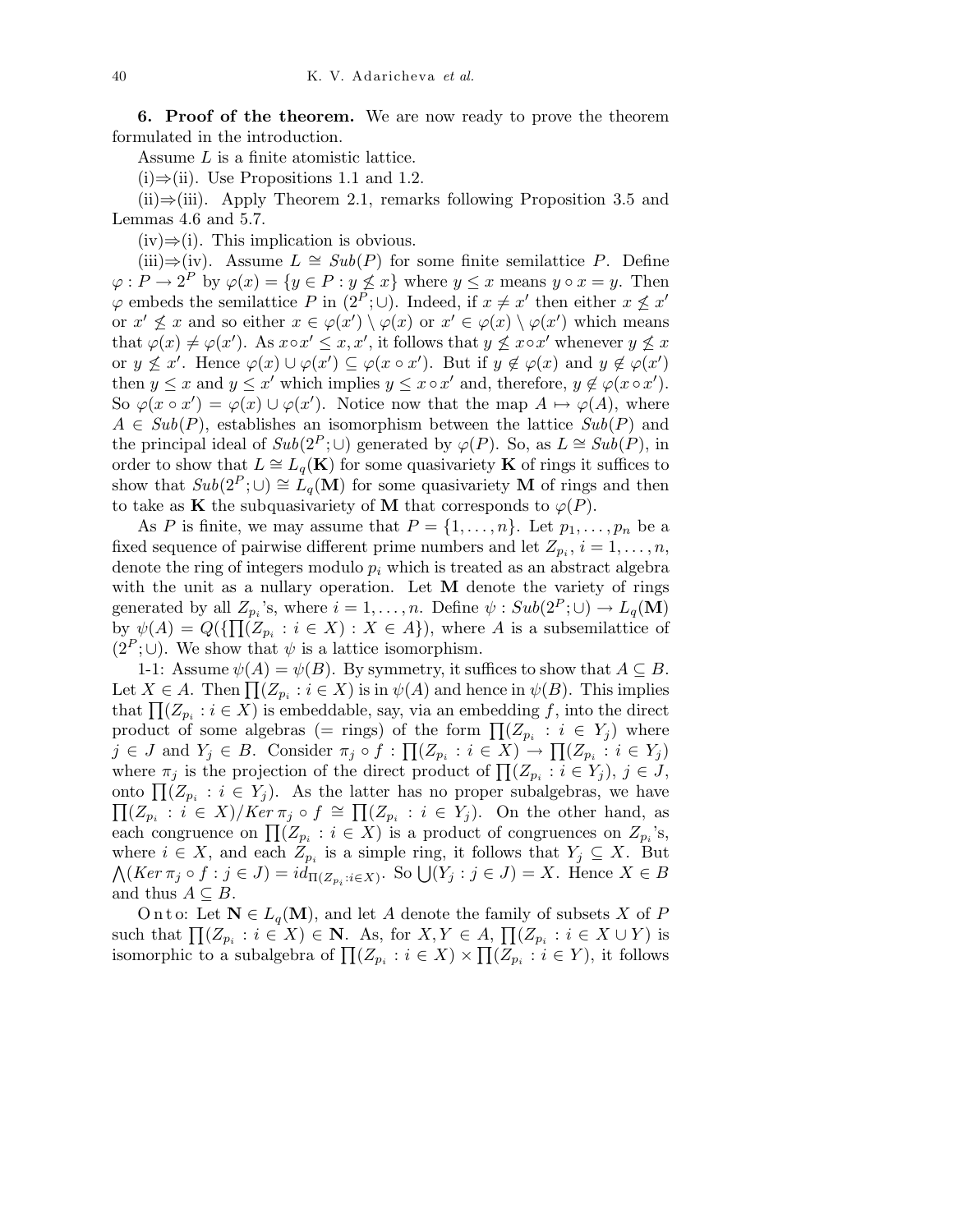that A is a subsemilattice of  $(2^P; \cup)$ . To show that  $\psi(A) = N$  we need to show that N is generated by all algebras of the form  $\prod (Z_{p_i} : i \in X)$ , where  $X \in A$ . But this is almost immediate since each quasivariety contained in **M** is generated by its members that are of the form  $\prod_{i} (Z_{p_i} : i \in X)$ , where  $X \subseteq P$ . To see this notice that **M** is a directly representable variety and its directly indecomposable members are  $Z_{p_i}$ , where  $i = 1, \ldots, n$ .

M e e t s: As  $\psi$  preserves  $\leq$ , we have  $\psi(AB) \subseteq \psi(A)\psi(B)$ . So let  $R \in$  $\psi(A)\psi(B)$ . In view of the previous remarks we may assume that R is of the form  $\prod (Z_{p_i} : i \in X)$  where  $X \subseteq P$ . Then  $\prod (Z_{p_i} : i \in X)$  belongs to  $\psi(A)$ and to  $\psi(B)$ . So arguing as in the proof that  $\psi$  is one-to-one we find that  $X \in AB$ . Hence  $R \in \psi(AB)$ . Thus  $\psi(AB) = \psi(A)\psi(B)$ .

Joins: Evidently,  $\psi(A) + \psi(B) \subseteq \psi(A + B)$  since  $A, B \subseteq A + B$ . As  $\psi(A + B)$  is generated by all algebras of the form  $\prod_{i} (Z_{p_i} : i \in X)$ , where  $X \in A + B$ , to prove the inverse inclusion it suffices to show that, for each  $X \in A + B$ , the algebra  $\prod (Z_{p_i} : i \in X)$  belongs to  $\psi(A) + \psi(B)$ . But this is obvious since  $X = Y \cup Z$  for some  $Y \in A$  and  $Z \in B$  and since the algebra  $\prod (Z_{p_i} : i \in Y \cup Z)$  is isomorphic to a subalgebra of  $\prod (Z_{p_i} : i \in Y) \times \prod (Z_{p_i} : i \in Z).$ 

Thus  $\psi$  is a lattice isomorphism.

7. Two questions. Recall that (see McKenzie [18]) a finite lattice L is said to be *lower bounded* if  $L$  is a homomorphic image of a free lattice by a lattice homomorphism  $\phi$  satisfying: for each a in L, the set  $\phi^{-1}(\{a\})$  has a least element. For some equivalents of this notion see Day [6], Gaskill, Grätzer and Platt  $[9]$ , and Jónsson and Nation  $[15]$ . From our theorem it easily follows that if  $L$  is a finite atomistic Q-lattice then  $L$  is lower bounded. We wonder whether this remains valid without the assumption that  $L$  is atomistic. In other words, we ask the following

QUESTION 1. Is every finite Q-lattice lower bounded?

The first author has recently proved that a finite lattice is lower bounded if and only if it is isomorphic to a sublattice of  $Sub(P)$  for some finite semilattice P. So if the question has an affirmative answer then we can localize the finite Q-lattices as the sublattices of the lattices of finite semilattices. This in our opinion would give an essential step towards finding a complete solution of Mal'cev problem for finite Q-lattices. We also want to mention that the question was verified in [3] for finite Q-lattices that come from locally finite quasivarieties. In [3], it was shown that  $L_q(\mathbf{K})$  is lower bounded provided that **K** is a locally finite quasivariety and  $L_q(\mathbf{K})$  is finite. However, we do not know whether or not the lattice of Figure 4, called by us the *leaf*, is a Q-lattice. Notice that it is not lower bounded.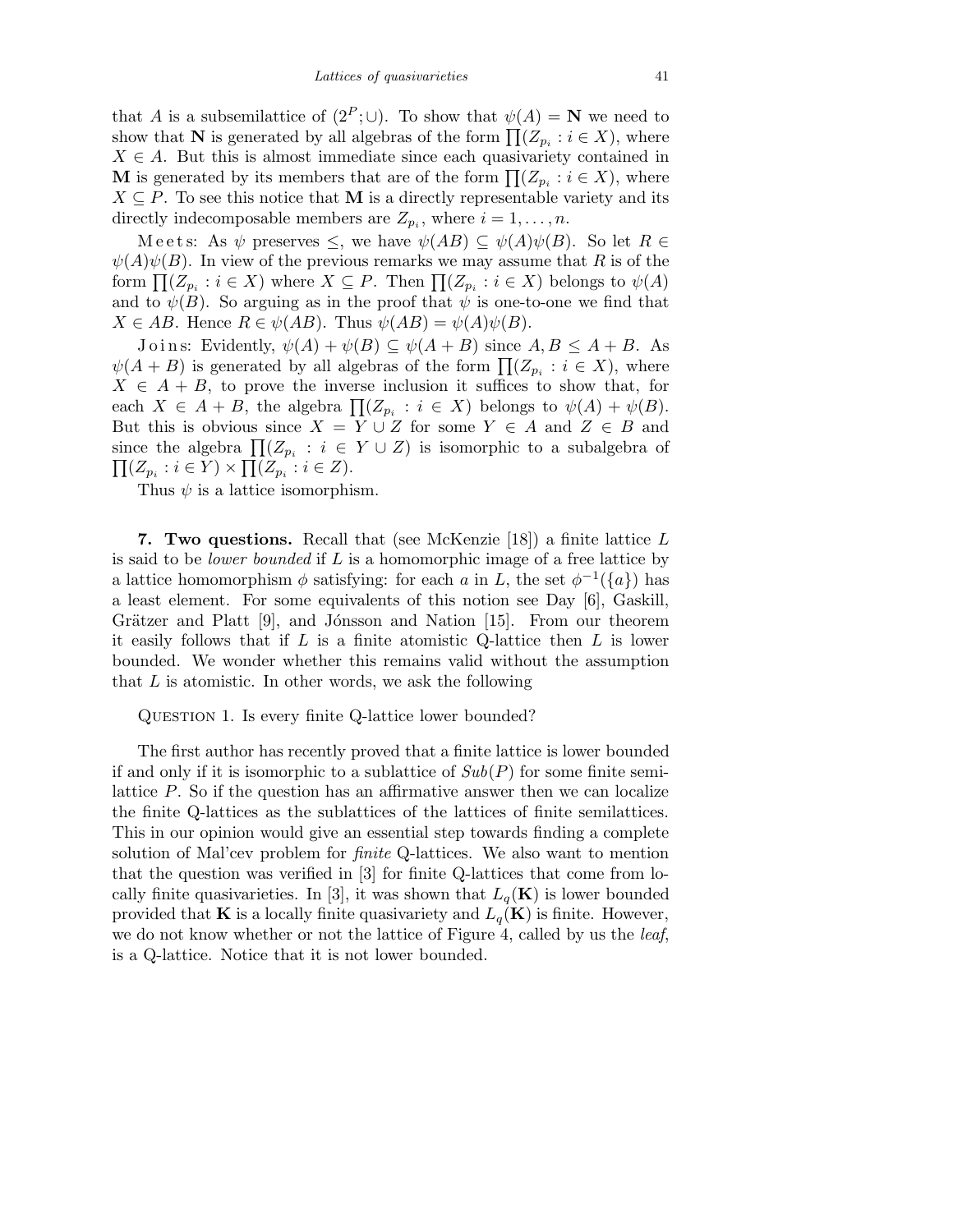

The above remarks and Propositions 1.1 and 1.2 also suggest the following

QUESTION 2. Given a finite lattice  $L$  that is lower bounded, biatomic and admits an equa-closure operator. Is L a Q-lattice?

The authors would like to thank Professors Ralph Freese, Keith Kearnes and J. B. Nation for their correspondence, and for providing us with their paper Congruence lattices of congruence semidistributive algebras, preprint (1991), where the above Question 1 is also raised and verified within Qlattices of locally finite quasivarieties. The authors would also like to thank the referee for valuable suggestions improving the presentation of the paper.

## **References**

- [1] K. V. A d a richeva, A *characterization of finite lattices of subsemilattices*, Algebra i Logika 30 (1991), 385–404 (in Russian).
- [2] K. V. Adaricheva and V. A. Gorbunov, *Equaclosure operator and forbidden semidistributive lattices*, Sibirsk. Mat. Zh. 30 (1989), 7–25 (in Russian).
- [3] K. V. A daricheva, W. Dziobiak and V. A. Gorbunov, *The lattices of quasivarieties of locally finite quasivarieties*, preprint.
- [4] M. K. B e n n e t t, *Biatomic lattices*, Algebra Universalis 24 (1987), 60–73.
- [5] G. Birkhoff and M. K. Bennett, *The convexity lattice of a poset*, Order 2 (1985), 223–242.
- [6] A. D a y, *Characterization of finite lattices that are bounded-homomorphic image of sublattices of free lattices*, Canad. J. Math. 31 (1979), 69–78.
- [7] W. Dziobiak, *On atoms in the lattice of quasivarieties*, Algebra Universalis 24 (1987), 31–35.
- [8] R. Freese and J. B. Nation, *Congruence lattices of semilattices*, Pacific J. Math. 44 (1973), 51–58.
- [9] H. Gaskill, G. Grätzer and C. R. Platt, *Sharply transferable lattices*, Canad. J. Math. 27 (1975), 1246–1262.
- [10] V. A. Gorbunov, *Lattices of quasivarieties*, Algebra i Logika 15 (1976), 436–457 (in Russian).
- [11] V. A. Gorbunov and V. I. Tumanov, *A class of lattices of quasivarieties*, ibid. 19 (1980), 59–80 (in Russian).